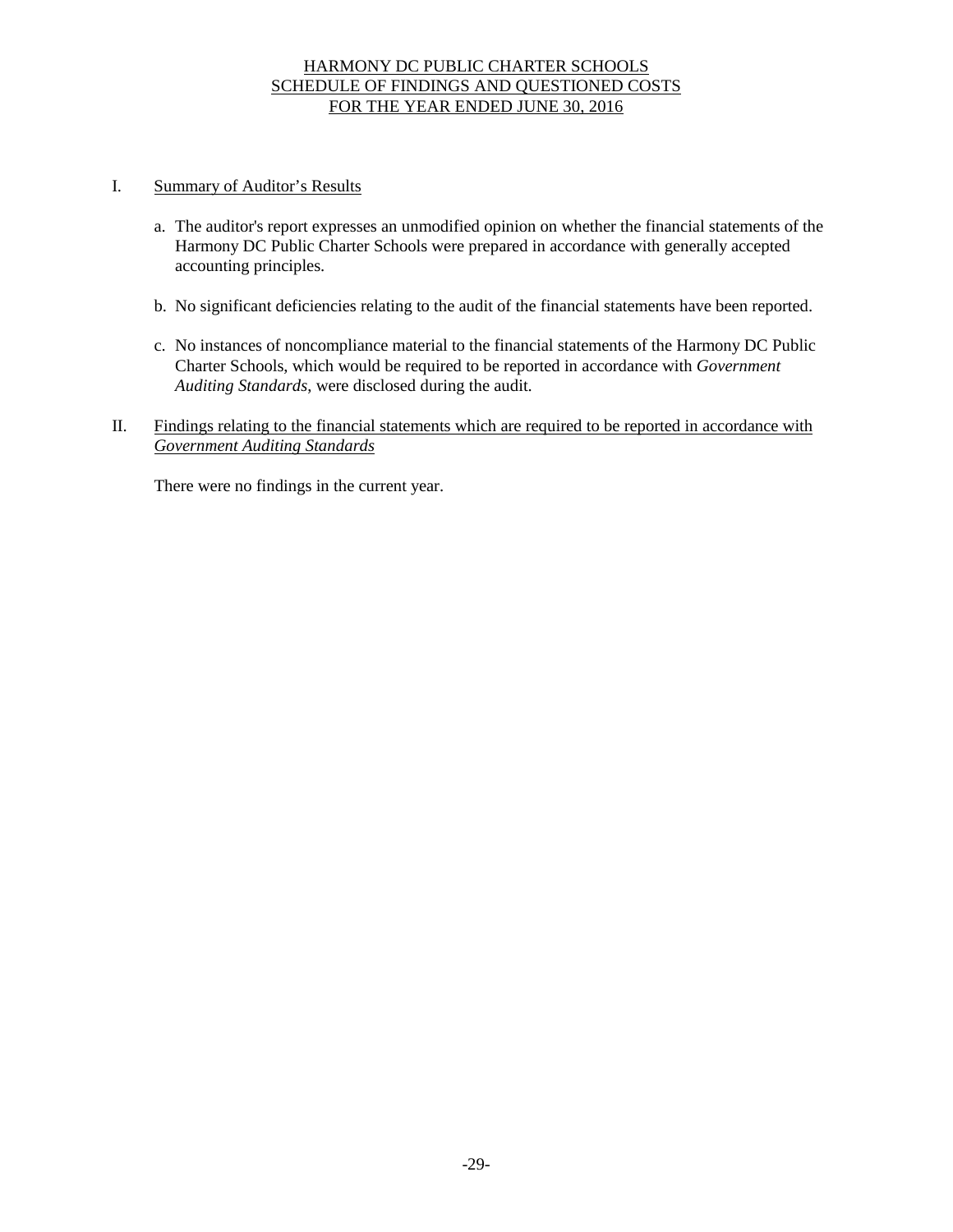# I N D E X

|                                                                                                                                                                                                                          | Page           |
|--------------------------------------------------------------------------------------------------------------------------------------------------------------------------------------------------------------------------|----------------|
| <b>Independent Auditor's Report</b>                                                                                                                                                                                      | $1-2$          |
| Comparative Statements of Financial Position,<br>June 30, 2016 and 2015                                                                                                                                                  | 3              |
| Comparative Statements of Activities, For the Years Ended<br>June 30, 2016 and 2015                                                                                                                                      | $\overline{4}$ |
| Comparative Statements of Cash Flows, For the Years Ended<br>June 30, 2016 and 2015                                                                                                                                      | 5              |
| <b>Notes to Financial Statements</b>                                                                                                                                                                                     | $6 - 22$       |
| Supplemental Information                                                                                                                                                                                                 |                |
| Schedule 1 - Comparative Schedules of Functional Expenses,<br>For the Years Ended June 30, 2016 and 2015                                                                                                                 | $23 - 24$      |
| Schedule 2 - Comparative Schedules of Average Cost Per Student,<br>For the Years Ended June 30, 2016 and 2015                                                                                                            | 25             |
| Independent Auditor's Report on Internal Control over Financial Reporting and<br>on Compliance and Other Matters Based on an Audit of Financial Statements<br>Performed in Accordance with Government Auditing Standards | $26 - 27$      |
| Summary Schedule of Prior Audit Findings, For the Year Ended June 30, 2016                                                                                                                                               | 28             |
| Schedule of Findings, For the Year Ended June 30, 2016                                                                                                                                                                   | 29             |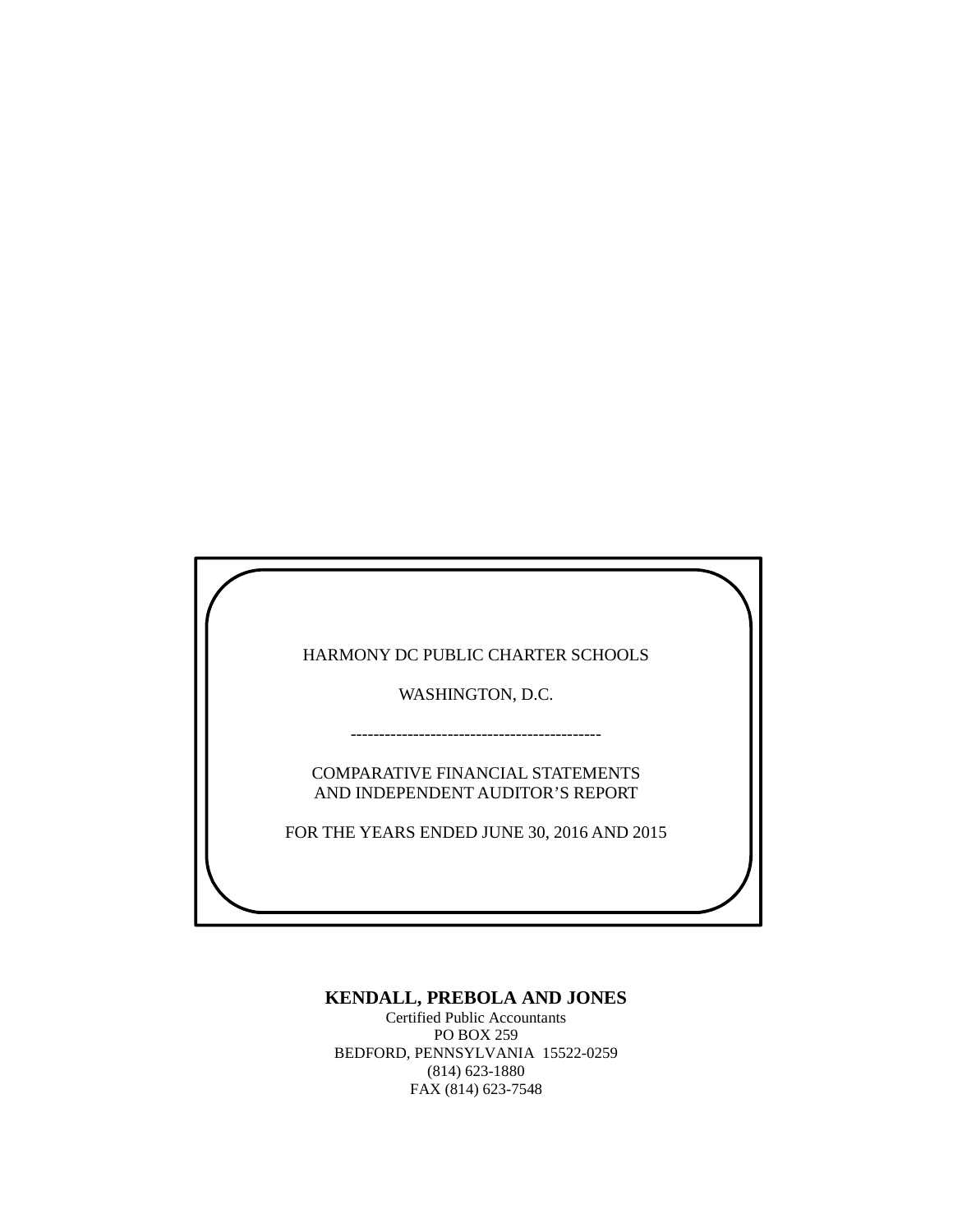Board of Directors Harmony DC Public Charter Schools 62 T Street, NE Washington, DC 20002

#### INDEPENDENT AUDITOR'S REPORT

#### *Report on the Financial Statements*

We have audited the accompanying financial statements of the Harmony DC Public Charter Schools, (a nonprofit organization) which comprise the statements of financial position as of June 30, 2016 and 2015, and the related statements of activities and cash flows for the years then ended, and the related notes to the financial statements.

#### *Management's Responsibility for the Financial Statements*

Management is responsible for the preparation and fair presentation of these financial statements in accordance with accounting principles generally accepted in the United States of America; this includes the design, implementation, and maintenance of internal control relevant to the preparation and fair presentation of financial statements that are free from material misstatement, whether due to fraud or error.

#### *Auditor's Responsibility*

Our responsibility is to express an opinion on these financial statements based on our audits. We conducted our audits in accordance with auditing standards generally accepted in the United States of America and the standards applicable to financial audits contained in *Government Auditing Standards*, issued by the Comptroller General of the United States. Those standards require that we plan and perform the audit to obtain reasonable assurance about whether the financial statements are free from material misstatement.

An audit involves performing procedures to obtain audit evidence about the amounts and disclosures in the financial statements. The procedures selected depend on the auditor's judgment, including the assessment of the risks of material misstatement of the financial statements, whether due to fraud or error. In making those risk assessments, the auditor considers internal control relevant to the entity's preparation and fair presentation of the financial statements in order to design audit procedures that are appropriate in the circumstances, but not for the purpose of expressing an opinion on the effectiveness of the entity's internal control. Accordingly, we express no such opinion. An audit also includes evaluating the appropriateness of accounting policies used and the reasonableness of significant accounting estimates made by management, as well as evaluating the overall presentation of the financial statements.

We believe that the audit evidence we have obtained is sufficient and appropriate to provide a basis for our audit opinion.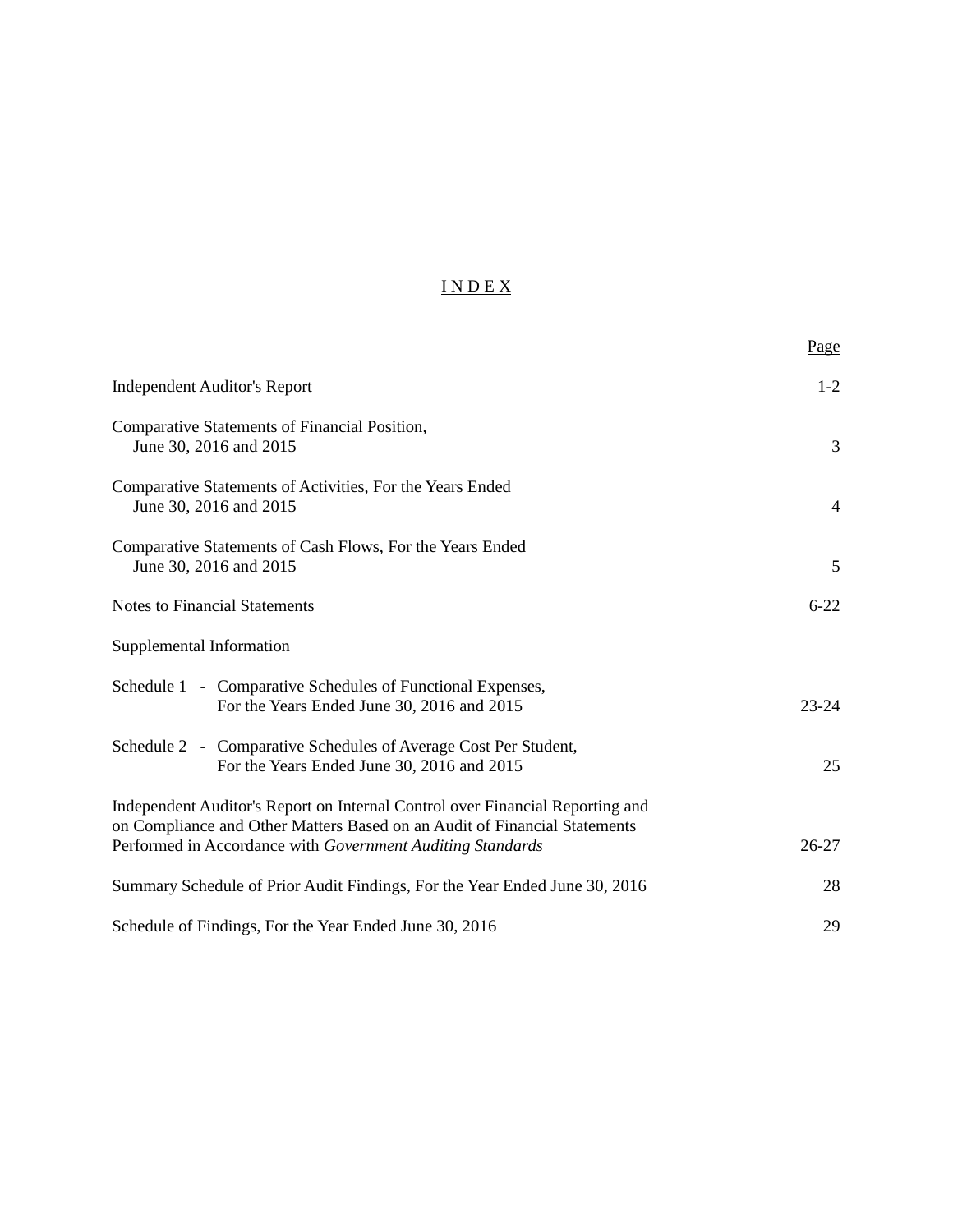### *Opinion*

In our opinion, the financial statements referred to above present fairly, in all material respects, the financial position of the Harmony DC Public Charter Schools as of June 30, 2016 and 2015, and the changes in its net assets and its cash flows for the years then ended in accordance with accounting principles generally accepted in the United States of America.

## *Report on Supplementary Information*

Our audit was conducted for the purpose of forming an opinion on the financial statements as a whole. The schedules of functional expenses and schedules of average cost per student are presented for purposes of additional analysis and are not a required part of the financial statements. Such information is the responsibility of management and was derived from and relates directly to the underlying accounting and other records used to prepare the financial statements. The information has been subjected to the auditing procedures applied in the audit of the financial statements and certain additional procedures, including comparing and reconciling such information directly to the underlying accounting and other records used to prepare the financial statements or to the financial statements themselves, and other additional procedures in accordance with auditing standards generally accepted in the United States of America. In our opinion, the information is fairly stated in all material respects in relation to the financial statements as a whole.

## *Other Reporting Required by Government Auditing Standards*

In accordance with *Government Auditing Standards*, we have also issued our report dated November 30, 2016, on our consideration of the Harmony DC Public Charter Schools' internal control over financial reporting and on our tests of its compliance with certain provisions of laws, regulations, contracts and grant agreements and other matters. The purpose of that report is to describe the scope of our testing of internal control over financial reporting and compliance and the results of that testing, and not to provide an opinion on the internal control over financial reporting or on compliance. That report is an integral part of an audit performed in accordance with *Government Auditing Standards* in considering the Harmony DC Public Charter Schools' internal control over financial reporting and compliance.

> Kendall, Prebola and Jones Certified Public Accountants

Bedford, Pennsylvania November 30, 2016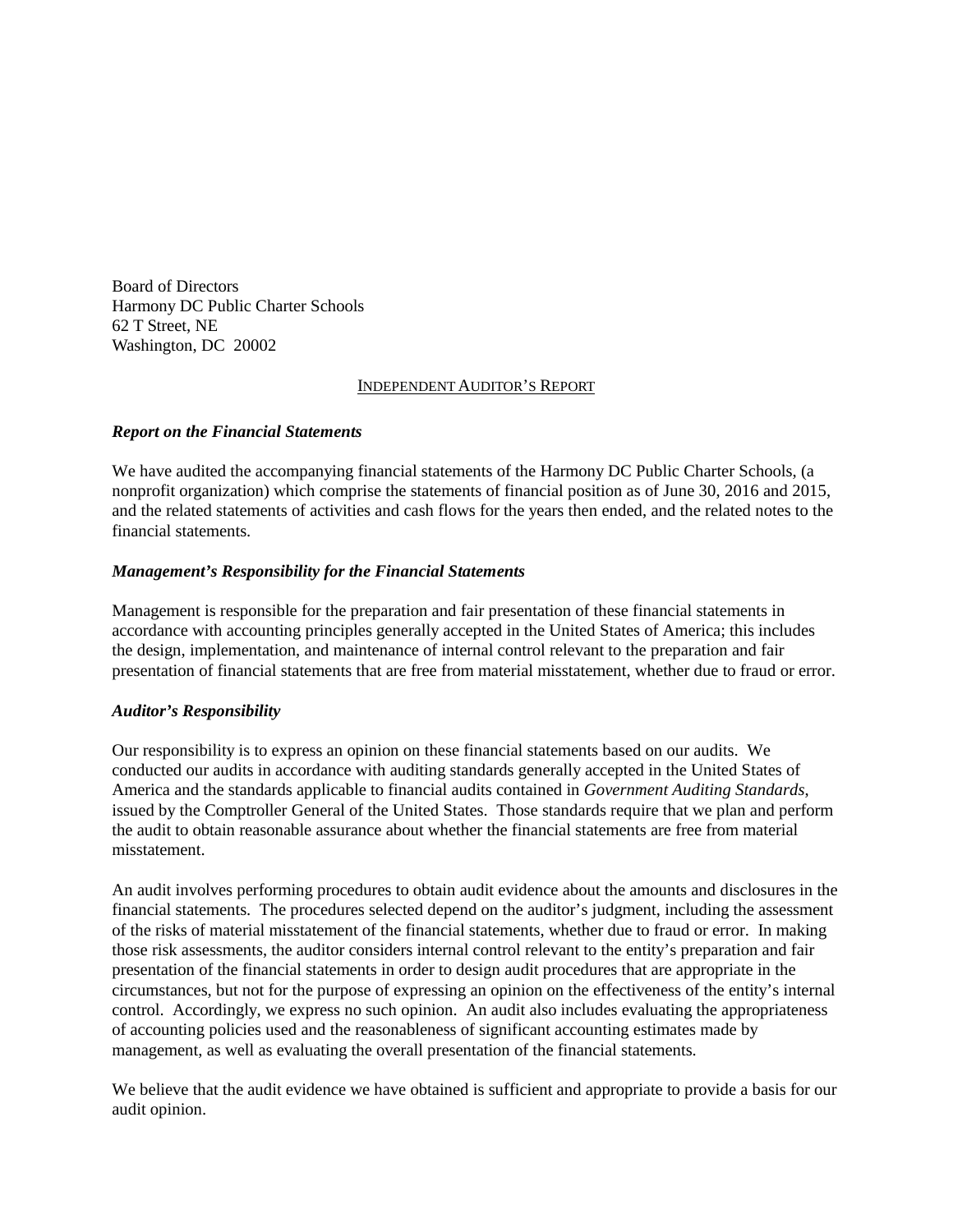## HARMONY DC PUBLIC CHARTER SCHOOLS COMPARATIVE STATEMENTS OF FINANCIAL POSITION JUNE 30, 2016 AND 2015

|                                               |    | June 30, 2016 |               | June 30, 2015 |
|-----------------------------------------------|----|---------------|---------------|---------------|
| <b>ASSETS</b>                                 |    |               |               |               |
| <b>Current Assets:</b>                        |    |               |               |               |
| Cash and Cash Equivalents                     | \$ | 202,220       | \$            | 74,828        |
| <b>Accounts Receivable</b>                    |    | 49,549        |               | 16,442        |
| <b>Grants Receivable</b>                      |    | 35,470        |               | 53,039        |
| Prepaid Expenses                              |    | 2,805         |               | 41,568        |
|                                               |    |               |               |               |
| <b>Total Current Assets</b>                   | \$ | 290,044       | \$            | 185,877       |
| <b>Fixed Assets:</b>                          |    |               |               |               |
| Fixed Assets, Net of Accumulated Depreciation | \$ | 213,251       | $\frac{1}{2}$ | 238,899       |
|                                               |    |               |               |               |
| <b>Total Fixed Assets</b>                     | \$ | 213,251       | $\frac{1}{2}$ | 238,899       |
| Other Assets:                                 |    |               |               |               |
| Deposits                                      | \$ | 105,730       | $\frac{1}{2}$ | 105,730       |
|                                               |    |               |               |               |
| <b>Total Other Assets</b>                     | \$ | 105,730       | \$            | 105,730       |
| <b>TOTAL ASSETS</b>                           | \$ | 609,025       | \$            | 530,506       |
| <b>LIABILITIES AND NET ASSETS</b>             |    |               |               |               |
| <b>Current Liabilities:</b>                   |    |               |               |               |
| Accounts Payable and Accrued Expenses         | \$ | 25,298        | \$            | 46,400        |
| Due to Related Party                          |    | 32,209        |               | 32,209        |
| Payroll Taxes and Related Liabilities         |    | 12,185        |               | 5,143         |
| Accrued Interest Payable                      |    | 50            |               | 1,002         |
| <b>Accrued Salaries and Vacation</b>          |    | 45,675        |               | 27,595        |
| <b>Unearned Revenue</b>                       |    |               |               | 34,620        |
| Line of Credit                                |    | 198,210       |               | 200,000       |
| <b>Current Portion of Deferred Rent</b>       |    | 89,722        |               | 80,452        |
| Current Portion of Capital Lease Payable      |    | 7,876         |               | 7,418         |
|                                               |    |               |               |               |
| <b>Total Current Liabilities</b>              | \$ | 411,225       | \$            | 434,839       |
| Long-Term Liabilities:                        |    |               |               |               |
| Deferred Rent                                 | \$ | 118,096       | \$            | 198,548       |
| Less: Current Portion Deferred Rent           |    | (89, 722)     |               | (80, 452)     |
| Capital Lease Payable                         |    | 9,235         |               | 16,653        |
| Less: Current Portion of Lease                |    | (7,876)       |               | (7, 418)      |
|                                               |    |               |               |               |
| <b>Total Long-Term Liabilities</b>            | \$ | 29,733        | $\frac{1}{2}$ | 127,331       |
| <b>Total Liabilities</b>                      | \$ | 440,958       | \$            | 562,170       |
| Net Assets:                                   |    |               |               |               |
| Unrestricted (Deficit)                        | \$ | 168,067       | \$            | (31, 664)     |
| <b>Temporarily Restricted</b>                 |    |               |               |               |
|                                               |    |               |               |               |
| <b>Total Net Assets</b>                       | S  | 168,067       | S.            | (31,664)      |
| TOTAL LIABILITIES AND NET ASSETS              | S  | 609,025       | \$            | 530,506       |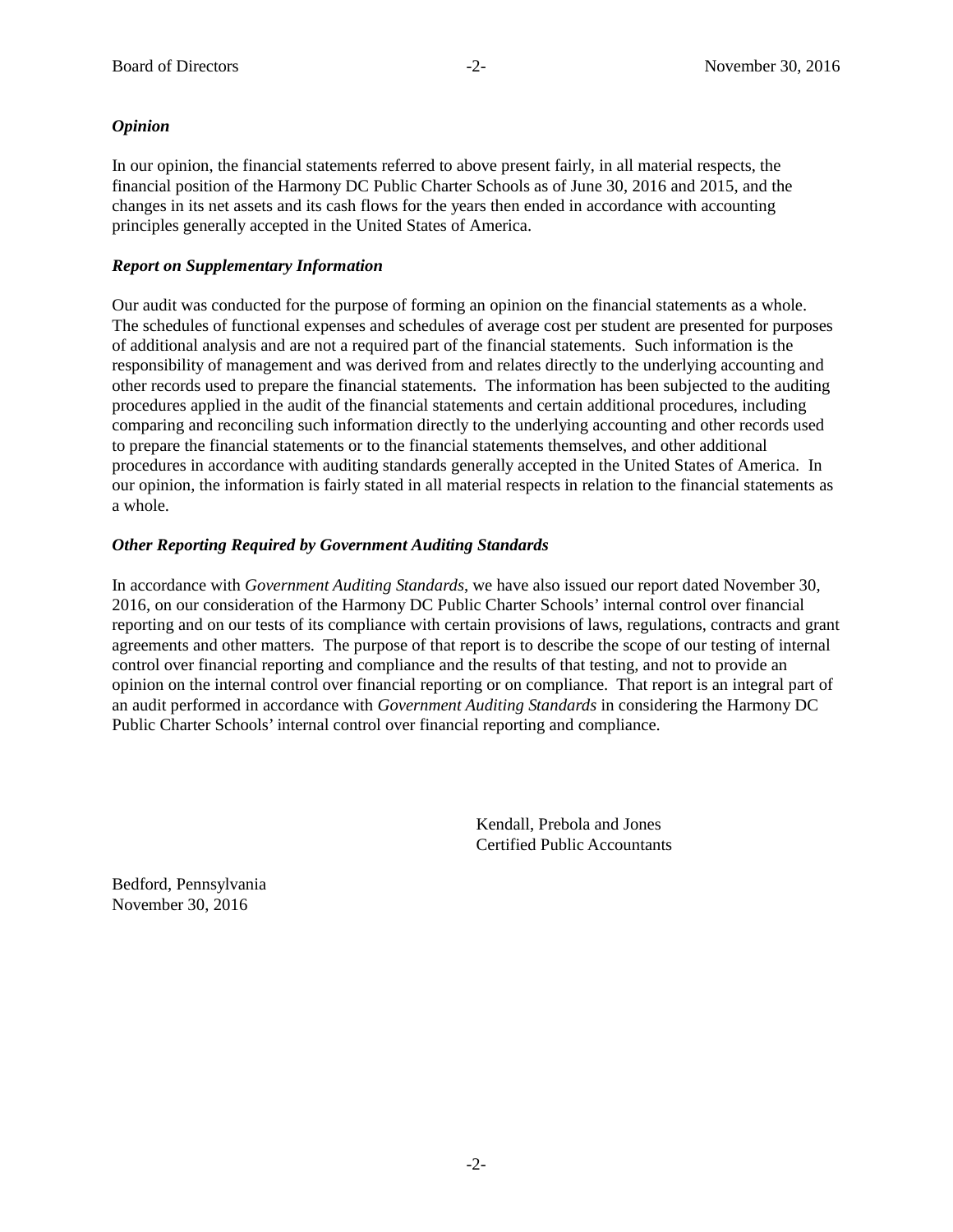### HARMONY DC PUBLIC CHARTER SCHOOLS COMPARATIVE STATEMENTS OF ACTIVITIES FOR THE YEARS ENDED JUNE 30, 2016 AND 2015

|                                           | June 30, 2016                          |                                             |                                      | June 30, 2015           |                                |                 |  |
|-------------------------------------------|----------------------------------------|---------------------------------------------|--------------------------------------|-------------------------|--------------------------------|-----------------|--|
|                                           | Unrestricted                           | Temporarily<br>Restricted                   | Total                                | Unrestricted            | Temporarily<br>Restricted      | Total           |  |
| Revenues and Other Support:               |                                        |                                             |                                      |                         |                                |                 |  |
| Per Pupil Funding Allocation              | \$<br>1,518,635                        | $\boldsymbol{\mathsf{S}}$<br>$\overline{a}$ | \$<br>1,518,635                      | 938,259<br>$\mathbb{S}$ | \$<br>$\overline{\phantom{a}}$ | \$<br>938,259   |  |
| Per Pupil Funding Allocation - Facilities | 324,896                                |                                             | 324,896                              | 202,752                 |                                | 202,752         |  |
| <b>Federal Entitlements and Grants</b>    | 242,735                                |                                             | 242,735                              | 654,941                 |                                | 654,941         |  |
| <b>State Government Grants</b>            | 15,586                                 | $\overline{\phantom{a}}$                    | 15,586                               | 1,843                   |                                | 1,843           |  |
| <b>Private Grants and Contributions</b>   | 2,211                                  |                                             | 2,211                                | 150                     | 5,000                          | 5,150           |  |
| Donated Services and Materials            | 49,358                                 |                                             | 49,358                               | 92,384                  |                                | 92,384          |  |
| Student Program Fees and Other            | 3,360                                  |                                             | 3,360                                | 5,044                   |                                | 5,044           |  |
| <b>Interest Income</b>                    | 25                                     |                                             | 25                                   | 25                      |                                | 25              |  |
| Net Assets Released from Restrictions -   |                                        |                                             |                                      |                         |                                |                 |  |
| Satisfaction of Program Restrictions      |                                        |                                             |                                      | 5,000                   | (5,000)                        |                 |  |
| Total Revenues, Gains and Other Support   | 2,156,806                              |                                             | \$2,156,806                          | 1,900,398               |                                | 1,900,398       |  |
| Expenses:                                 |                                        |                                             |                                      |                         |                                |                 |  |
| <b>Educational Services</b>               | 1,713,110<br>$\boldsymbol{\mathsf{S}}$ | \$<br>$\overline{\phantom{a}}$              | $\mathbb{S}$<br>1,713,110            | \$1,647,772             | \$                             | \$<br>1,647,772 |  |
| General and Administrative                | 243,965                                |                                             | 243,965                              | 284,290                 |                                | 284,290         |  |
| Fundraising                               |                                        |                                             |                                      |                         |                                |                 |  |
| <b>Total Expenses</b>                     | 1,957,075<br>\$                        |                                             | 1,957,075<br>\$                      | \$1,932,062             | <b>S</b>                       | 1,932,062<br>\$ |  |
| <b>Changes in Net Assets</b>              | 199,731<br>\$                          | $\mathcal{S}$<br>$\blacksquare$             | 199,731<br>$\boldsymbol{\mathsf{S}}$ | (31,664)<br>\$          | \$                             | (31, 664)<br>\$ |  |
| Net Assets at Beginning of Year           | (31, 664)                              |                                             | (31, 664)                            |                         |                                |                 |  |
| Net Assets at End of Year (Deficit)       | 168,067<br>\$                          |                                             | 168,067<br>\$                        | (31,664)<br>S.          |                                | (31, 664)       |  |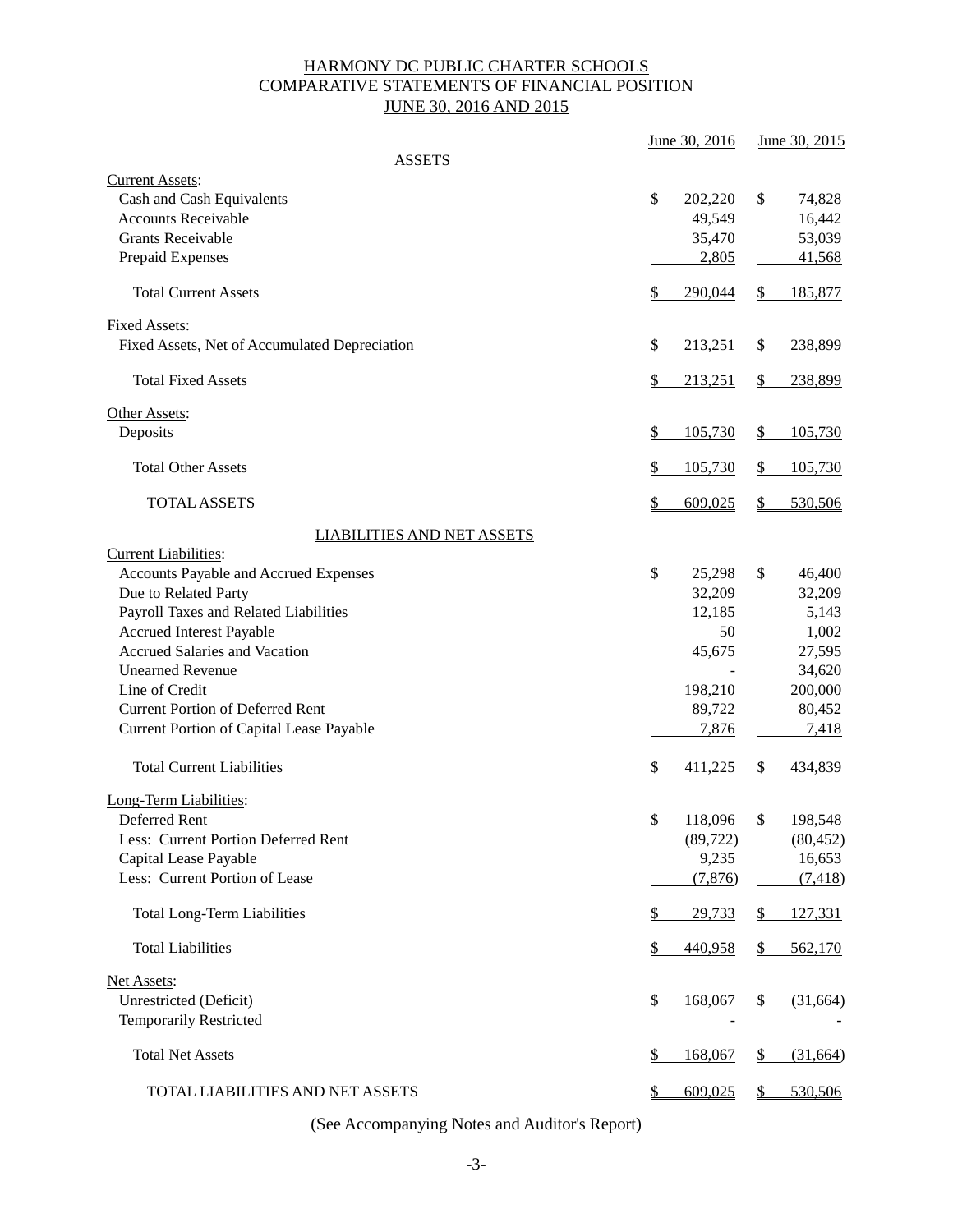### HARMONY DC PUBLIC CHARTER SCHOOLS COMPARATIVE STATEMENTS OF CASH FLOWS FOR THE YEARS ENDED JUNE 30, 2016 AND 2015

|                                                             | June 30, 2016   |    | June 30, 2015 |
|-------------------------------------------------------------|-----------------|----|---------------|
| <b>Cash Flows from Operating Activities:</b>                |                 |    |               |
| Changes in Net Assets                                       | \$<br>199,731   | \$ | (31,664)      |
| Adjustments to Reconcile Changes in Net Assets to Net       |                 |    |               |
| Cash Flows from Operating Activities:                       |                 |    |               |
| Depreciation and Amortization                               | 82,083          |    | 58,048        |
| Accounts Receivable - (Increase)/Decrease                   | (33, 107)       |    | (16, 442)     |
| Grants Receivable - (Increase)/Decrease                     | 17,569          |    | (53,039)      |
| Prepaid Expenses - (Increase)/Decrease                      | 38,763          |    | (41, 568)     |
| Deposits - (Increase)/Decrease                              |                 |    | (105,730)     |
| Accounts Payable - Increase/(Decrease)                      | (21, 102)       |    | 46,400        |
| Due to Related Party - Increase/(Decrease)                  |                 |    | 32,209        |
| Payroll Taxes and Related Liabilities - Increase/(Decrease) | 7,042           |    | 5,143         |
| Accrued Interest - Increase/(Decrease)                      | (952)           |    | 1,002         |
| Accrued Salaries and Vacation - Increase/(Decrease)         | 18,080          |    | 27,595        |
| Unearned Revenue - Increase/(Decrease)                      | (34, 620)       |    | 34,620        |
| Deferred Rent - Increase/(Decrease)                         | (80, 452)       |    | 198,548       |
| Net Cash Flows from Operating Activities                    | \$<br>193,035   | S. | 155,122       |
| <b>Cash Flows from Investing Activities:</b>                |                 |    |               |
| <b>Purchase of Fixed Assets</b>                             | \$<br>(56, 435) | \$ | (161, 941)    |
| Payments for Leasehold Improvements                         |                 |    | (112, 564)    |
| Net Cash Flows from Investing Activities                    | \$<br>(56, 435) | \$ | (274, 505)    |
| <b>Cash Flows from Financing Activities:</b>                |                 |    |               |
| Proceeds from Line of Credit                                | \$              | \$ | 200,000       |
| Payments on Line of Credit                                  | (1,790)         |    |               |
| Payments on Capital Lease                                   | (7, 418)        |    | (5,789)       |
| Net Cash Flows from Financing Activities                    | \$<br>(9,208)   | \$ | 194,211       |
| Net Increase in Cash and Cash Equivalents                   | \$<br>127,392   | \$ | 74,828        |
| Cash and Cash Equivalents at Beginning of Year              | 74,828          |    |               |
| Cash and Cash Equivalents at End of Year                    | \$<br>202,220   | \$ | 74,828        |

#### Supplemental Disclosures:

a) Interest in the amount of \$10,501 and \$1,963, respectively, was paid during the years ended June 30, 2016 and 2015.

b) No income taxes were paid during the years ended June 30, 2016 and 2015.

#### Non-Cash Disclosures:

- a) Investing activities for the year ended June 30, 2015, include the donation of computers with an estimated value of \$6,000.
- b) The Charter School obtained photocopy equipment during the year ended June 30, 2015, in the amount of \$22,442 through a capital lease obligation.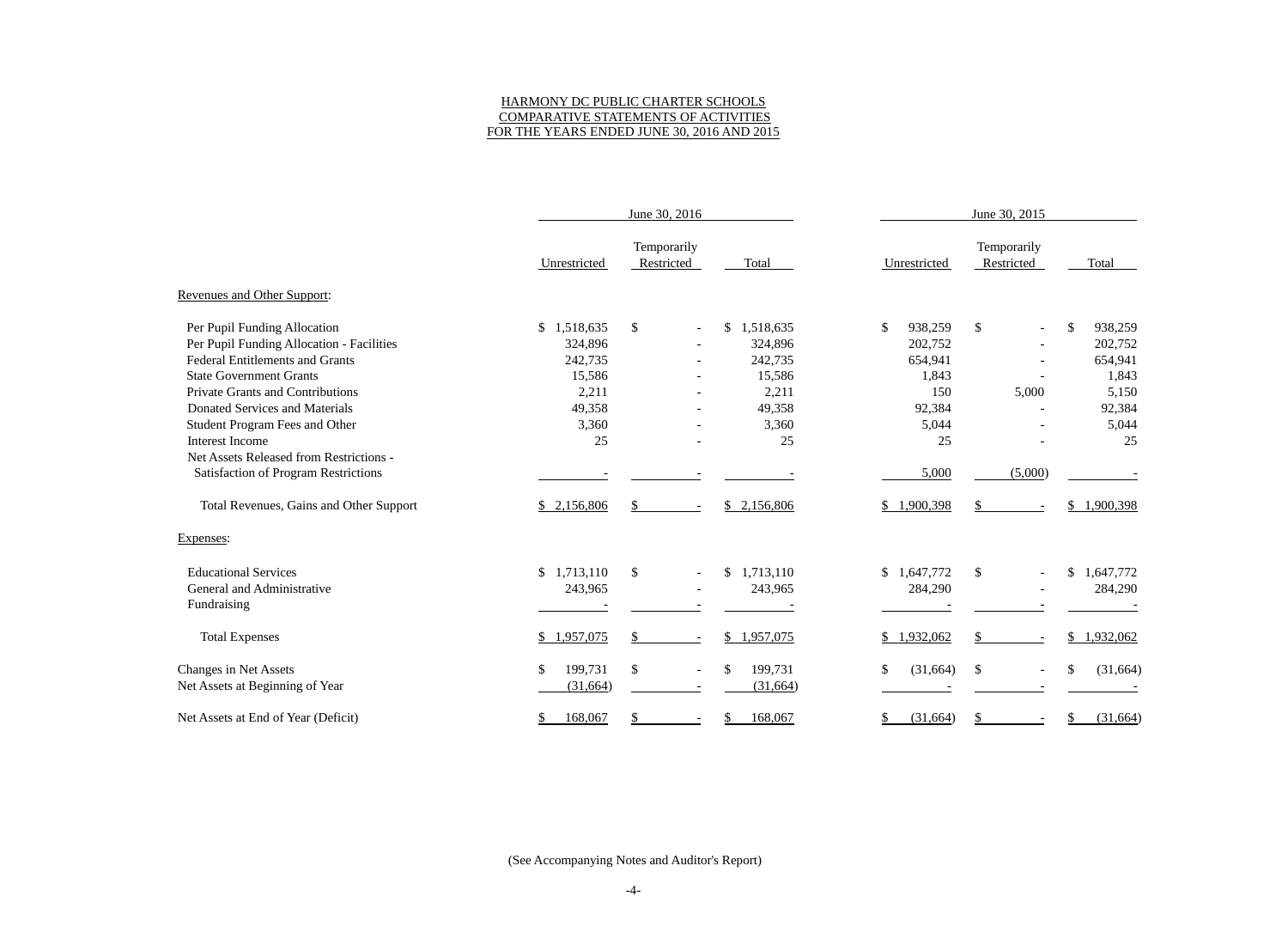The Harmony DC Public Charter Schools (the Charter School), a District of Columbia Not-for-Profit Corporation was incorporated on February 20, 2014, exclusively for educational purposes. The Charter School operates as part of the District of Columbia Public School System. The mission of the Charter School is to prepare students for higher learning in a safe, caring, and collaborative atmosphere through a quality learner-centered educational program with a strong emphasis on science, technology, engineering, and mathematics.

The Charter School's primary sources of support are local appropriations for Charter Schools from the District of Columbia Government. The Charter School also receives federal entitlement funding through the Office of the State Superintendent of Education.

#### 1. SUMMARY OF SIGNIFICANT ACCOUNTING POLICIES:

The significant accounting policies of the Charter School are summarized below:

(a) Basis of Accounting and Presentation:

The accompanying financial statements have been prepared on the accrual basis of accounting, which presents financial position, activities, functional expenses, and cash flows in accordance with accounting principles generally accepted in the United States of America.

(b) Revenue Recognition:

#### **Contributions**

The Charter School has adopted Financial Accounting Standards Board ASC No. 958-605-25, *Accounting for Contributions Received and Contributions Made.* As such, contributions are recognized as revenue when they are received or unconditionally pledged.

All contributions are available for unrestricted use unless specifically restricted by the donor. Contributions and promises to give with donor imposed conditions are recognized as unrestricted support when the conditions on which they depend are substantially met. Contributions and promises to give with donor imposed restrictions are reported as temporarily restricted support. Unconditional promises to give due in the next year are recorded at their net realizable value. An allowance for uncollectible contributions receivable is provided based upon management's judgement, including such factors as prior collection history and type of contribution.

The Charter School reports gifts of equipment as unrestricted support unless explicit donor stipulations specify how the donated assets must be used. The Charter School reports expirations of donor restrictions when the donated or acquired assets are placed in service.

### **Federal and Charter School Funding**

The Charter School receives a student allocation from the District of Columbia as well as federal funding to cover the cost of academic expenses. The student allocation is on a per pupil basis and includes the academic year funding, special education funding, and a facilities allotment. The Charter School recognized this funding in the year in which the school term is conducted. Funding received in advance of the school term is recorded as deferred revenue.

Federal entitlements are recognized based on the allowable costs incurred.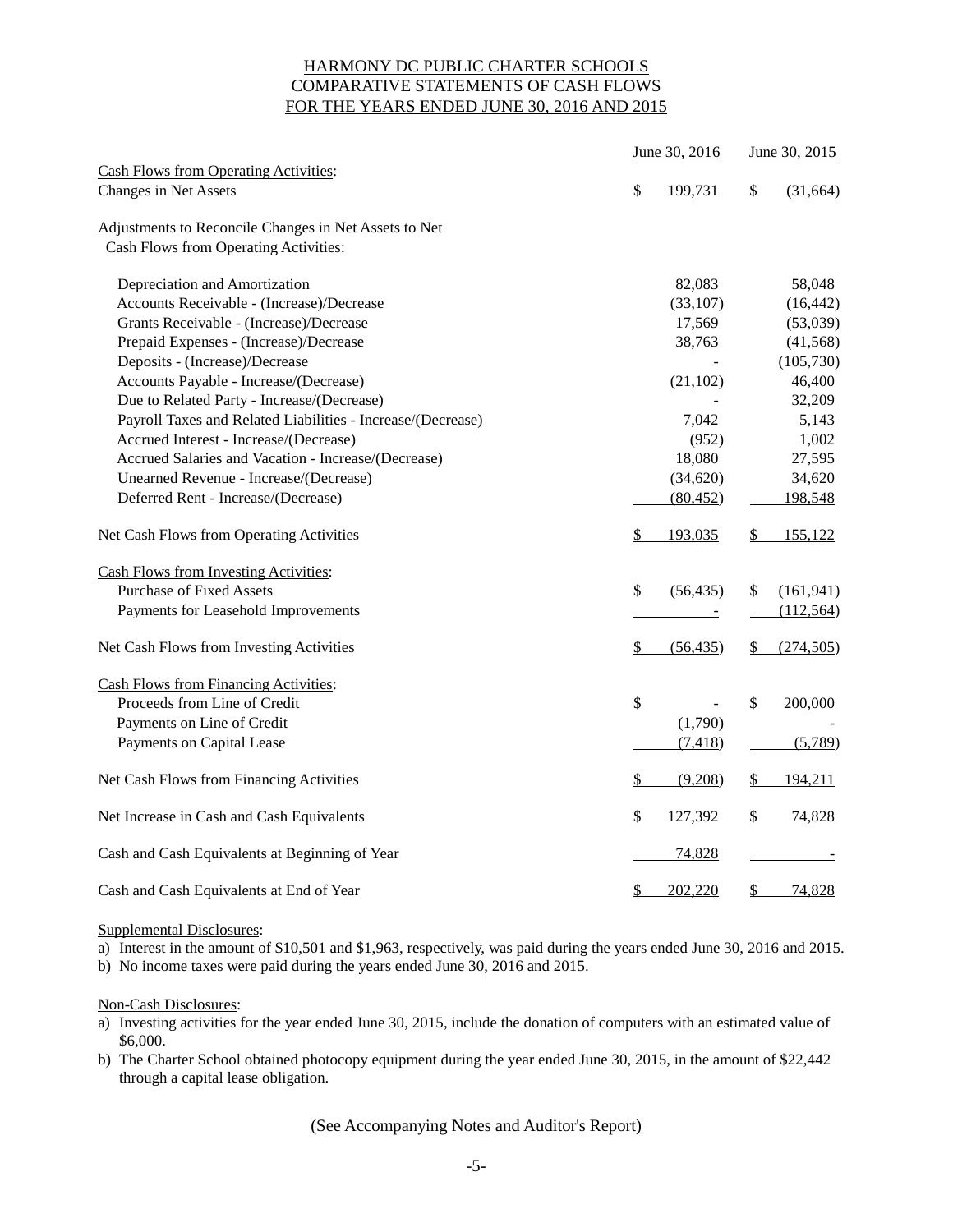### 1. SUMMARY OF SIGNIFICANT ACCOUNTING POLICIES: (Continued)

#### (b) Revenue Recognition: (Continued)

#### **Before and After Care Fees**

The Charter School's school day runs from 8:00 a.m. to 3:00 p.m. Monday through Friday. To provide additional learning opportunities and support the needs of parents and families, the Charter School partnered with the YMCA to provide after care at the school building beginning each day at dismissal and running through 6 p.m. While the Charter School's school day is free and open to all residents of the District of Columbia, participation in the aftercare program through the YMCA does require a weekly membership fee, which ranges from fulltuition to reduced tuition based on a sliding scale for families that qualify.

#### (c) Corporate Taxes:

The Charter School is exempt from federal and state income taxes (other than on unrelated business income) under the provisions of Section  $501(c)(3)$  of the Internal Revenue Code and similar state income tax laws. Exemption from District of Columbia income taxes was granted to the Charter School effective February 20, 2014. Accordingly, no provisions for income taxes have been provided for in the accompanying financial statements. The organization has been classified as other than a private foundation under Section  $509(a)(1)$  of the Internal Revenue Code and accordingly contributions qualify as a charitable tax deduction by the contributor under Section  $170(b)(1)(A)(ii)$ . The Charter School did not have any net unrelated business income for the year ended June 30, 2016.

The Charter School is also exempt from District of Columbia sales and personal property taxes.

(d) Grants:

Grant revenues are received primarily from Federal agencies and the District of Columbia Government. These grants are subject to financial and compliance audits by the grantor agencies. Such audits could result in a request for reimbursement by the agency for expenditures disallowed under the terms and conditions of the appropriate grantor. No provision for possible adjustment has been made in the accompanying financial statements because, in the opinion of management, such adjustment, if any, would not have a material effect on the financial statements.

Cash receipts in excess of costs incurred for grants are reflected as refundable advances until they are expended for the purpose of the grant, at which time they are recognized as unrestricted support. Costs incurred in excess of cash received are reflected as grants receivable.

(e) Net Assets:

The Charter School has adopted Financial Accounting Standards Board ASC No. 958-205-05, *Financial Statements of Not-for-Profit Organizations*. Under FASB ASC No. 958-205-05, the Charter School is required to report information regarding its financial position and activities according to three classes of net assets.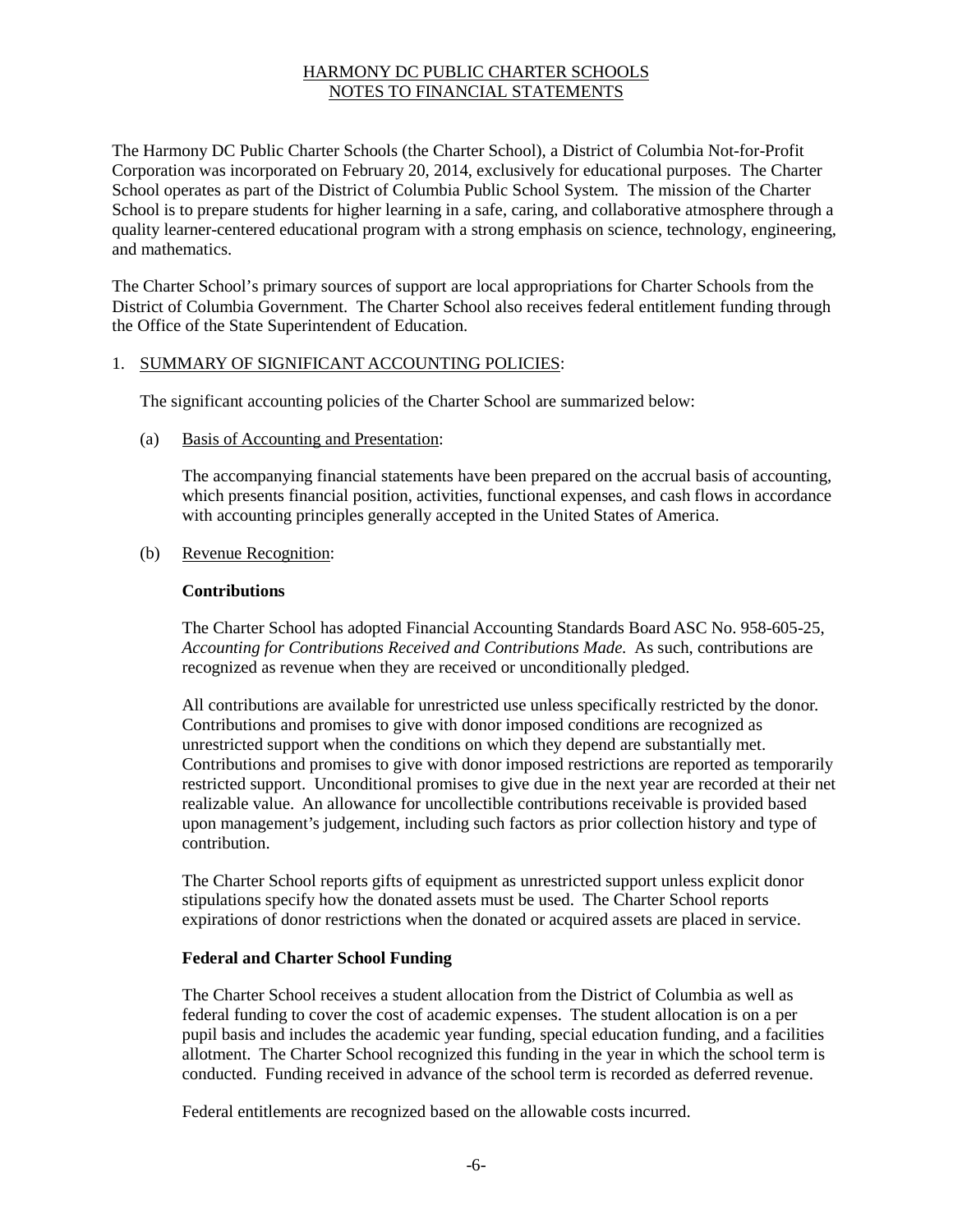### 1. SUMMARY OF SIGNIFICANT ACCOUNTING POLICIES: (Continued)

#### (e) Net Assets: (Continued)

Net assets and revenues, expenses, gains, and losses are classified based on the existence or absence of donor-imposed restrictions. Accordingly, net assets of the Charter School and changes therein are classified and reported as follows:

#### **Unrestricted Net Assets**

Net assets that are not subject to donor-imposed restrictions and over which the Board of Directors has discretionary control. This classification includes net assets subject to donorimposed conditions, which have been met in the current year and net assets subject to donorimposed restrictions that have been released from restrictions.

#### **Temporarily Restricted Net Assets**

Net assets subject to donor-imposed restrictions that may or will be met, either by actions of the Charter School and/or the passage of time. When a restriction expires, temporarily restricted net assets are reclassified to unrestricted net assets and reported in the statement of activities as net assets released from restrictions. There were no temporarily restricted net assets available at June 30, 2016 or 2015.

Net assets were released from donor restrictions by incurring expenses satisfying the restricted purposes, the passage of time, or by occurrence of other events specified by donors for the following program:

|                                |  | June 30, 2016 June 30, 2015 |  |       |
|--------------------------------|--|-----------------------------|--|-------|
| Support of Instructional Needs |  | $\overline{\phantom{0}}$    |  | 5.000 |
| Total                          |  | $\overline{\phantom{0}}$    |  | 5000  |

#### **Permanently Restricted Net Assets**

Net assets subject to donor-imposed stipulations that requires the net assets be maintained permanently by the Charter School. Generally, the donors of these assets permit the use of all or part of the income earned on any related investments for general or specific purposes. The Charter School did not have any permanently restricted net assets as of June 30, 2016 or 2015.

#### (f) Donated Services and Materials:

Donated services and materials are recognized as contributions in accordance with FASB ASC 958, *Accounting for Contributions Received and Contributions Made*, if the services received create or enhance nonfinancial assets or require specialized skills, and are provided by individuals possessing those skills, and would typically need to be purchased if not provided by donation.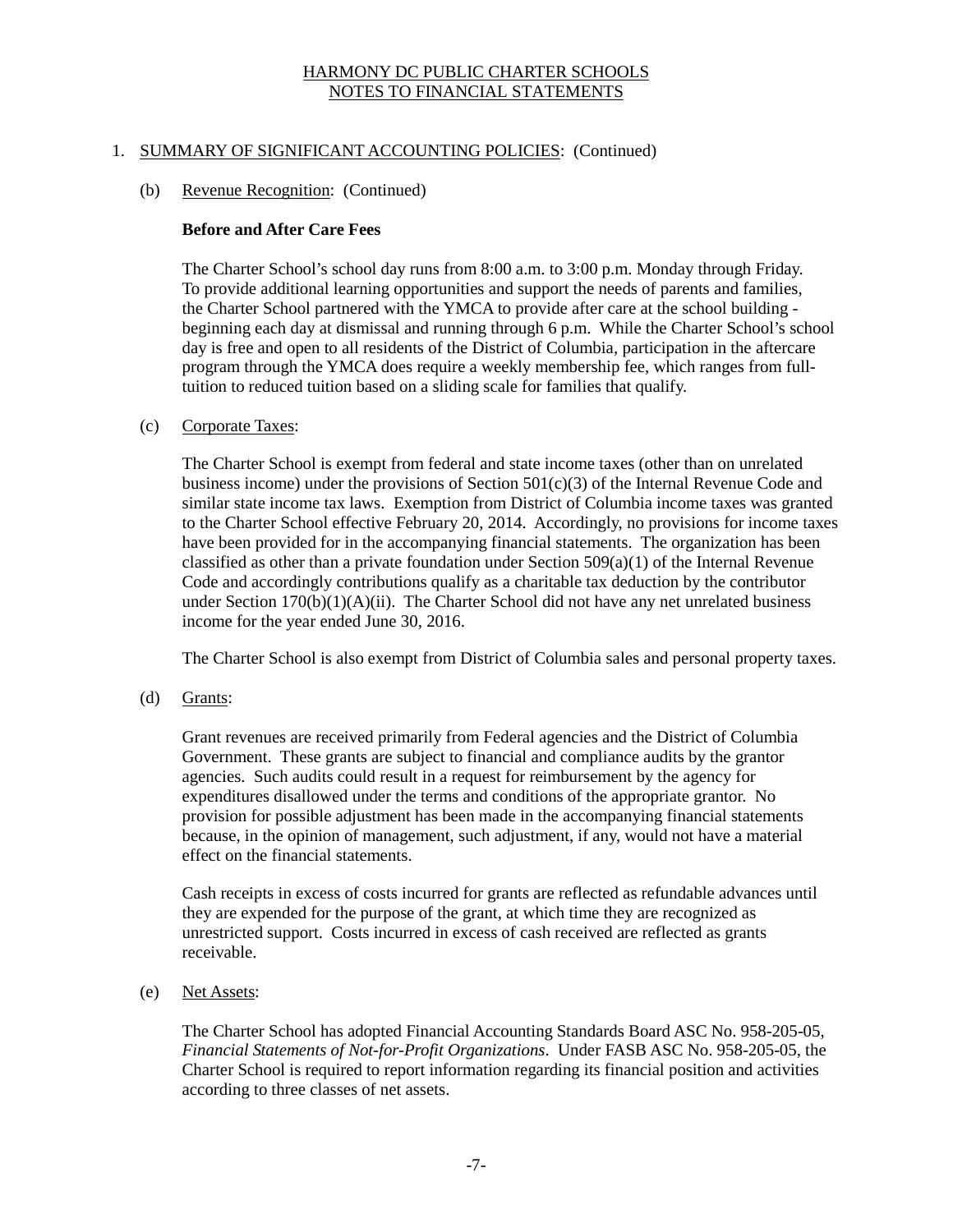### 1. SUMMARY OF SIGNIFICANT ACCOUNTING POLICIES: (Continued)

#### (f) Donated Services and Materials: (Continued)

Contributed services and promises to give services that do not meet the above criteria are not recognized. The time contributed by the Charter School's Board of Directors is uncompensated and is not reflected as donated services. In-kind contributions are recorded in the Statement of Activities at estimated fair value and recognized as revenue and expense (or an asset) in the period they are received.

The estimated value of donated services and materials has been recorded in the financial statements as follows:

|                                      |     | June 30, 2016 |   | June 30, 2015 |  |  |
|--------------------------------------|-----|---------------|---|---------------|--|--|
| <b>Intellectual Property License</b> | \$. | 49,358        | S | 33,175        |  |  |
| Leadership Salaries                  |     |               |   | 51,933        |  |  |
| <b>School Computers</b>              |     |               |   | 6,000         |  |  |
| <b>Student Uniforms</b>              |     |               |   | 1,276         |  |  |
| Total                                |     | 49.358        |   |               |  |  |

#### (g) Basic Programs:

Harmony Public Charter Schools' Science, Technology, Engineering, and Math (STEM) Program aims to prepare each student for higher education with a strong emphasis on Science, Technology, Engineering, and Mathematics. The program provides curriculum, instructional resources, and professional development for STEM teachers. Harmony STEM program is a part of Harmony Public Charter Schools Academic Department that involves a team of curriculum specialists, instructional coaches, and lead teachers in Harmony Public Schools System.

Harmony STEM program has the following components:

- Project Based Learning Program (PBL): Harmony provides curriculum, instructional resources, and PBL training to the teachers. Instructional administrators and STEM coordinator support teachers on site to assist the implementation of PBL.
- Professional Development: Harmony believes that content-focused professional development is a critical need to ensure the quality of teaching science and mathematics. Our STEM training model has two major components; the mastery of content knowledge and delivery of the content with effective instructional practices.
- STEM Culture: The department also provides strategies and resources for schools to build STEM school atmosphere connecting the students to higher education. We design a variety of opportunities for students to take STEM education "beyond the classroom" and see how today's instruction connects to career and lifelong learning.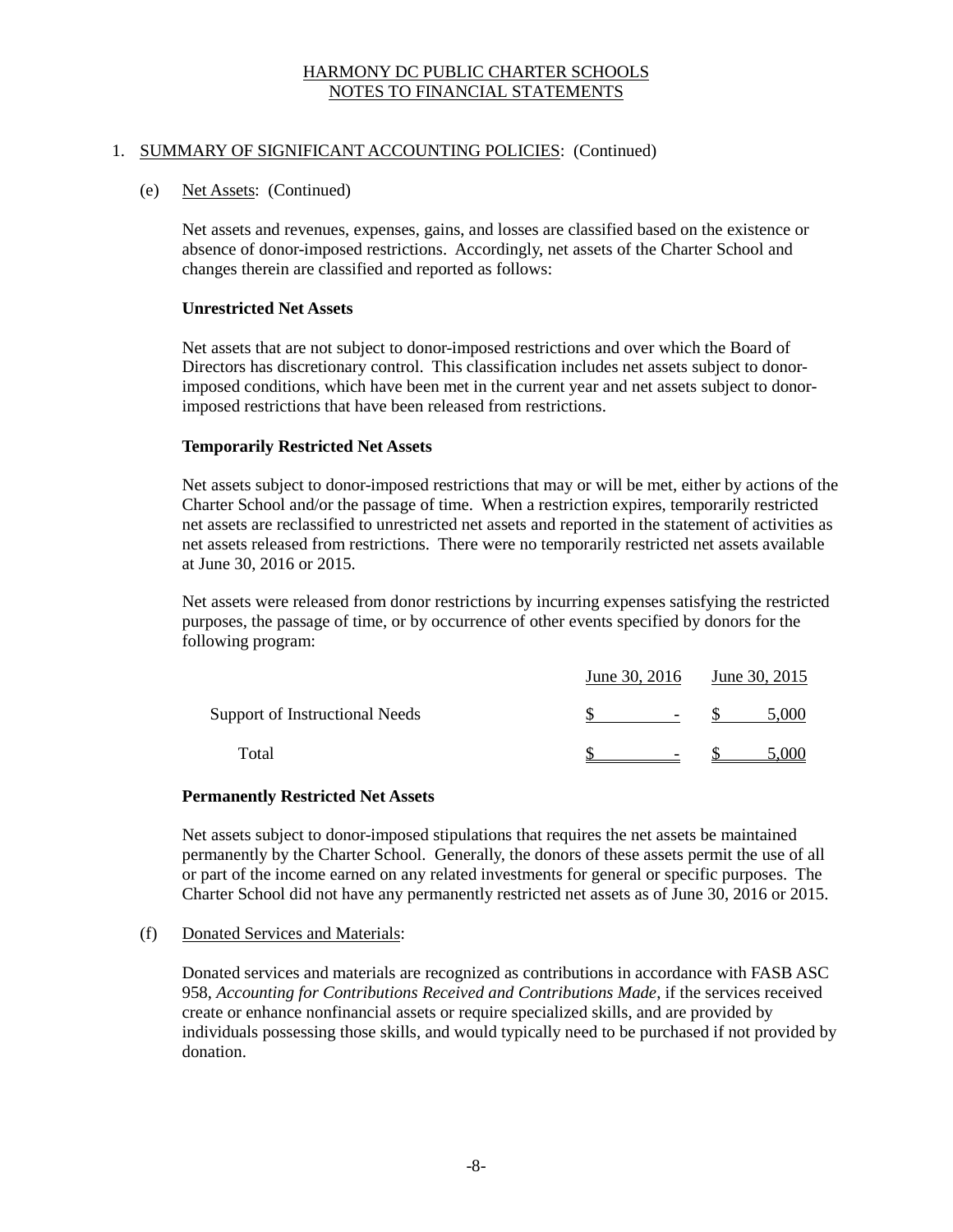### 1. SUMMARY OF SIGNIFICANT ACCOUNTING POLICIES: (Continued)

### (g) Basic Programs: (Continued)

### **APPROACH**

We are known for our project-based, hands-on approach to learning. Our approach is born out of the belief that kids learn best by exploring, discovering, and collaborating in carefully matched small groups. This is equally true in science and math as it is in English literature or art.

This constructivist approach is a lot like tinkering. It encourages students to draw connections between disciplines and build on their previous experience. It gives them the time and space to test their ideas and to figure out how things in the world work. It shows them that you have to fail a lot in order to learn and that failure is at the heart of innovation and invention. This is the way 21st century skills are built.

We believe that our small classrooms and collaborative learning style create an inviting, safe, and purposeful environment where students thrive. Walk into any classroom and you will see children peacefully solving their conflicts with the loving support of our dedicated teachers. Our behavioral expectations are clear and our students happily rise to meet them. Harmony's friendly and respectful atmosphere is contagious and carries on well after school is over.

#### **ASSESSMENT**

We use Amplify's DIBELS NEXT and Reading 3D, NWEA's MAP, ALEKS, and i-READY assessments to measure student growth and grade-level proficiency in math, reading, and language usage, taking a baseline at the beginning of the year and one at mid-terms. Progress monitoring assessments are used once a month to track student achievement more closely. The resulting data gives our teachers essential information about what each student knows so that they can create tutoring rosters, small groups, and targeted instructional plans to reinforce, develop, or introduce specific skills and concepts.

#### **PROFESSIONAL DEVELOPMENT**

Continuous and embedded professional development is the key for raising student achievement and we take it seriously at Harmony. Every Wednesday afternoon our teachers collaborate in a Professional Learning Community (PLC) to share their struggles and what works in a focused and powerful way. Outside of the formal PLC structure, our teachers share their planning periods every day. Informally, you will often see our teachers working together after school into the evening hours.

Customizable professional learning maps are built-in online to our math, English language arts, and science curricula. It allows teachers to reflect on and take control of their own PD, building content knowledge and instructional capacity that they can take directly to the classroom.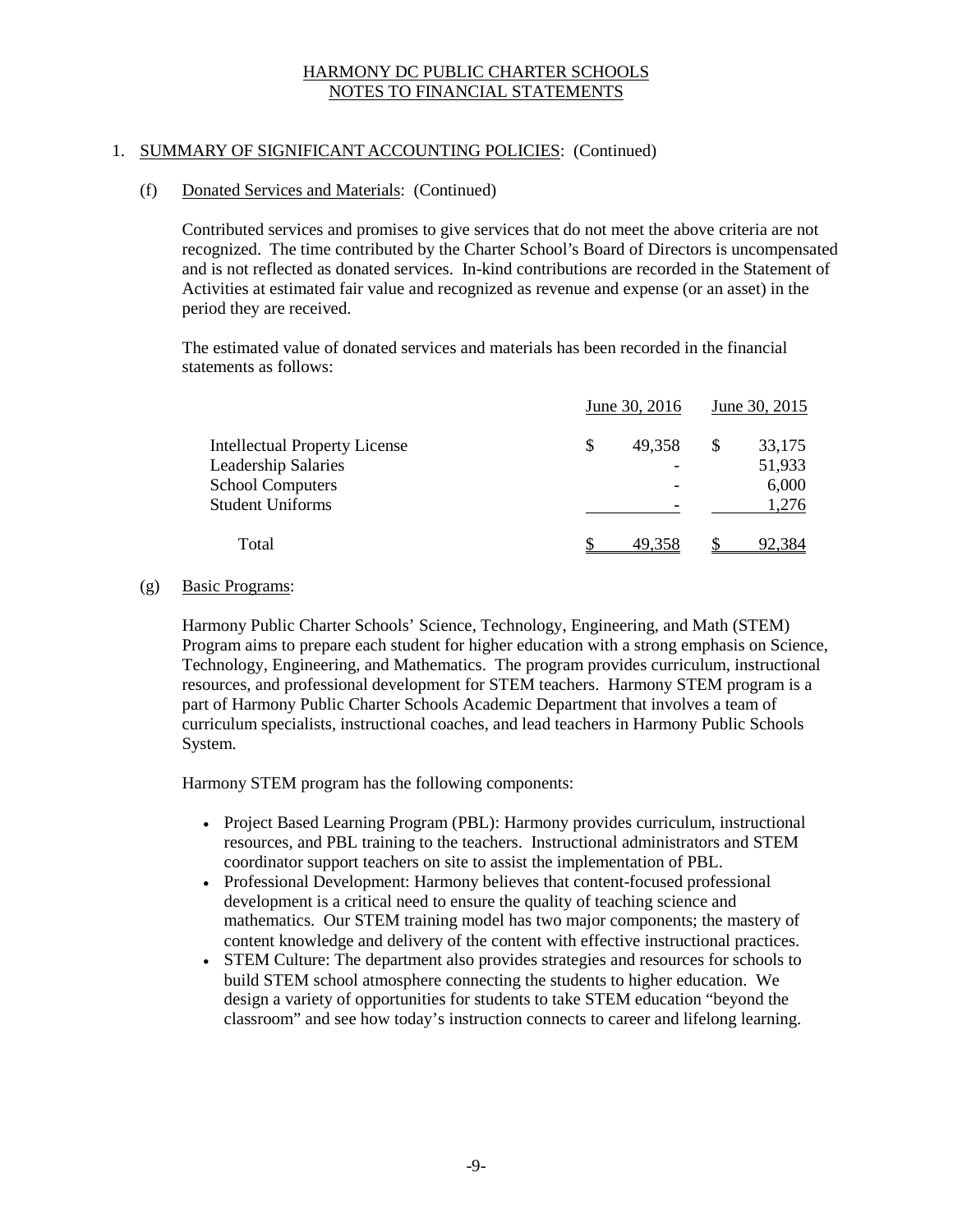### 1. SUMMARY OF SIGNIFICANT ACCOUNTING POLICIES: (Continued)

#### (h) Functional Expense Allocation Policies and Procedures:

Management has elected to prepare a schedule of functional expenses that is presented as supplemental information to the financial statements. The schedule of functional expenses presents an allocation of each expense category between program services, general and administrative, and fundraising activities. Program service costs pertain to educating students. General and administrative costs pertain to supporting activities. Fundraising costs relate to fundraising activities such as special events, fundraisers and the soliciting of contributions.

Management has established functional expense allocation policies and procedures based on a reasonable analysis of cost drivers and reasonable allocation estimates based on financial results and industry standards.

Direct costs, where identifiable, are allocated in whole to the appropriate functional category. Direct student expenses (textbooks, materials, instructional supplies, assessment material, contract educational services, and food service) are allocated entirely to program services.

Personnel expenses for salaries, payroll taxes and employee benefit plans are allocated based on job descriptions and management estimates of time spent on particular activities. Personnel expenses for salaries are divided into employee categories (executive, teachers, support staff, etc.) and then a percentage of time spent on program services, general and administrative activities, and fundraising activities is applied. All other personnel expenses (employee benefits, payroll taxes, staff development) are allocated based on the weighted average allocation of the direct salaries.

Other expenses that are not directly identifiable by program are allocated based on management estimates of use of resources. For other expenses where it would not be appropriate to designate 100 percent as a program service cost, general and administrative cost, or fundraising cost, the allocation formula for personnel expenses is utilized for cost allocation purposes.

### (i) Use of Estimates:

The preparation of financial statements in conformity with accounting principles generally accepted in the United States of America requires management to make estimates and assumptions that affect the reported amounts of assets, liabilities, the disclosure of contingent assets and liabilities at the date of the financial statements, and the reported amounts of support and revenues and expenses during the reporting period. Actual results could differ from those estimates.

### (j) Recognition of Salary Expense:

Salary expense is recognized in the year the service is rendered, which coincides with the academic year. Salaries unpaid at June 30 are recognized as expense and accrued salaries.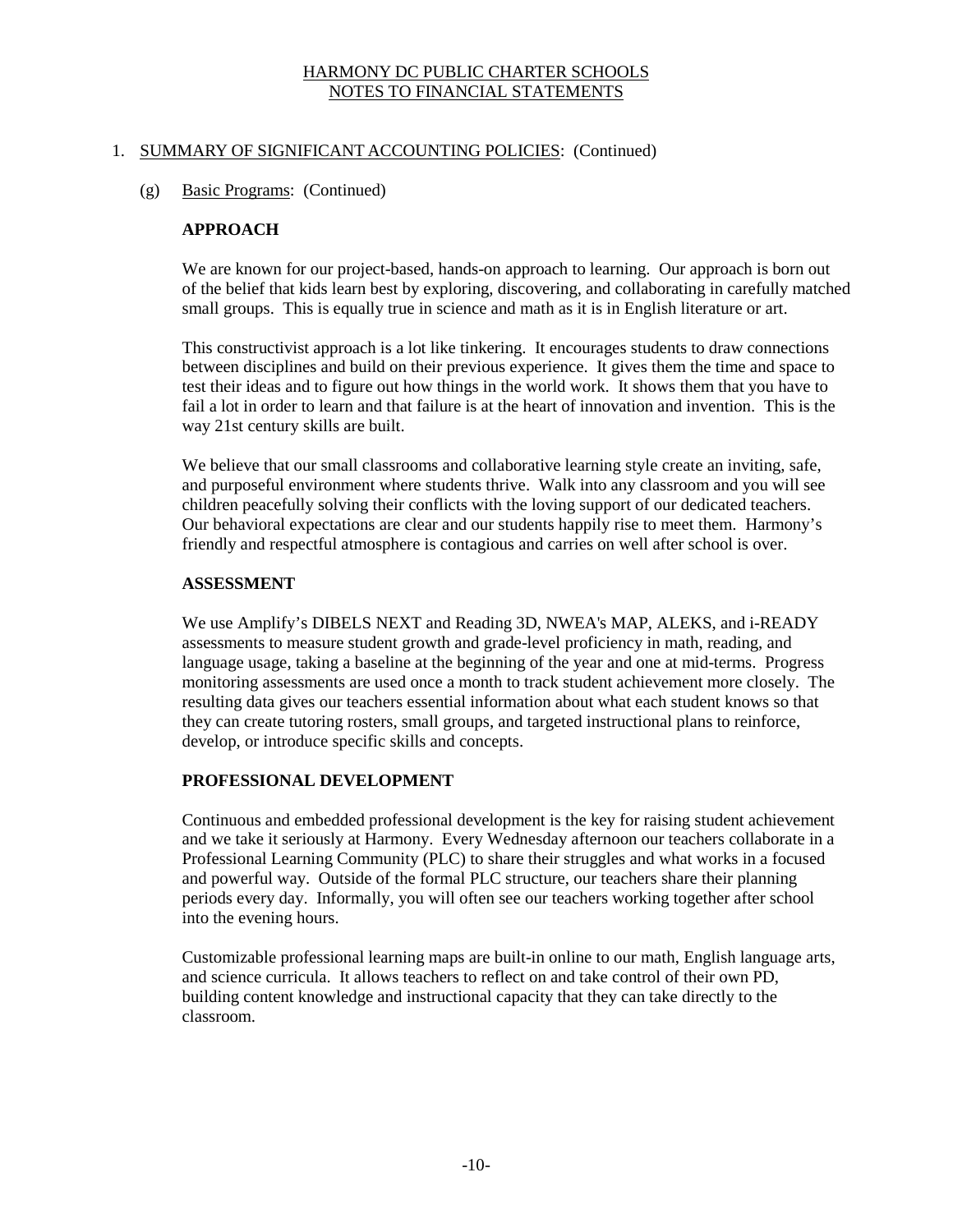## 1. SUMMARY OF SIGNIFICANT ACCOUNTING POLICIES: (Continued)

### (k) Fair Value of Certain Financial Instruments:

Some of the Charter School's financial instruments are not measured at fair value on a recurring basis but nevertheless are recorded at amounts that approximate fair value due to their liquid or short-term nature. Such accounts include cash, accounts receivable, prepaid expenses, accounts payable, and accrued expenses.

### 2. ACCOUNTING FOR UNCERTAIN TAX POSITIONS:

Accounting principles generally accepted in the United States of America provide consistent guidance for the accounting for uncertainty in income taxes recognized in the Charter School's financial statements and prescribe a threshold of "more likely than not" for recognition of tax positions taken or expected to be taken in a tax return. The Harmony DC Public Charter Schools performed an evaluation of uncertain tax positions for the year ended June 30, 2016, and determined that there were no matters that would require recognition in the financial statements or that may have any effect on its tax-exempt status. As of June 30, 2016, the statute of limitations for tax years 2012 through 2014 remains open with the U.S. federal jurisdiction or the various states and local jurisdictions in which the organization files tax returns. It is the Charter School's policy to recognize interest and/or penalties related to uncertain tax positions, if any, in income tax expense. As of June 30, 2016, the Charter School had no accruals for interest and/or penalties.

#### 3. CASH AND CASH EQUIVALENTS:

Cash and cash equivalents at year end consisted of the following:

|                                                                                |   | June 30, 2016    | June 30, 2015 |                         |  |
|--------------------------------------------------------------------------------|---|------------------|---------------|-------------------------|--|
| Checking Account - Non Interest Bearing<br><b>Money Market</b><br>Cash on Hand | S | 196,465<br>5,755 |               | 55,650<br>19,025<br>153 |  |
| Total                                                                          |   | 202.220          |               | 74.828                  |  |

For purposes of the cash flow statement and financial statement presentation, cash and cash equivalents are short term, highly liquid investments with original maturities of three months or less.

The Charter School maintains its operating funds in various financial institutions in the form of a non-interest bearing business checking and a money market. These accounts are covered under the Federal Deposit Insurance Corporation (FDIC) Program. Federal Deposit Insurance Corporation insurance coverage is \$250,000 per account category. Deposits held in non-interest-bearing transaction accounts are aggregated with interest-bearing deposits and the combined total is insured up to \$250,000.

As of June 30, 2016 and 2015, none of the bank balance was deposited in excess of Federal Deposit Insurance Corporation limits. Due to increased cash flows at certain times during the year, the amount of funds at risk may have been greater than at year end. The Charter School was at risk for the funds held in excess of the insured amounts. The Charter School has not experienced any losses related to these accounts and does not believe it is exposed to any significant credit risk on cash and cash equivalents.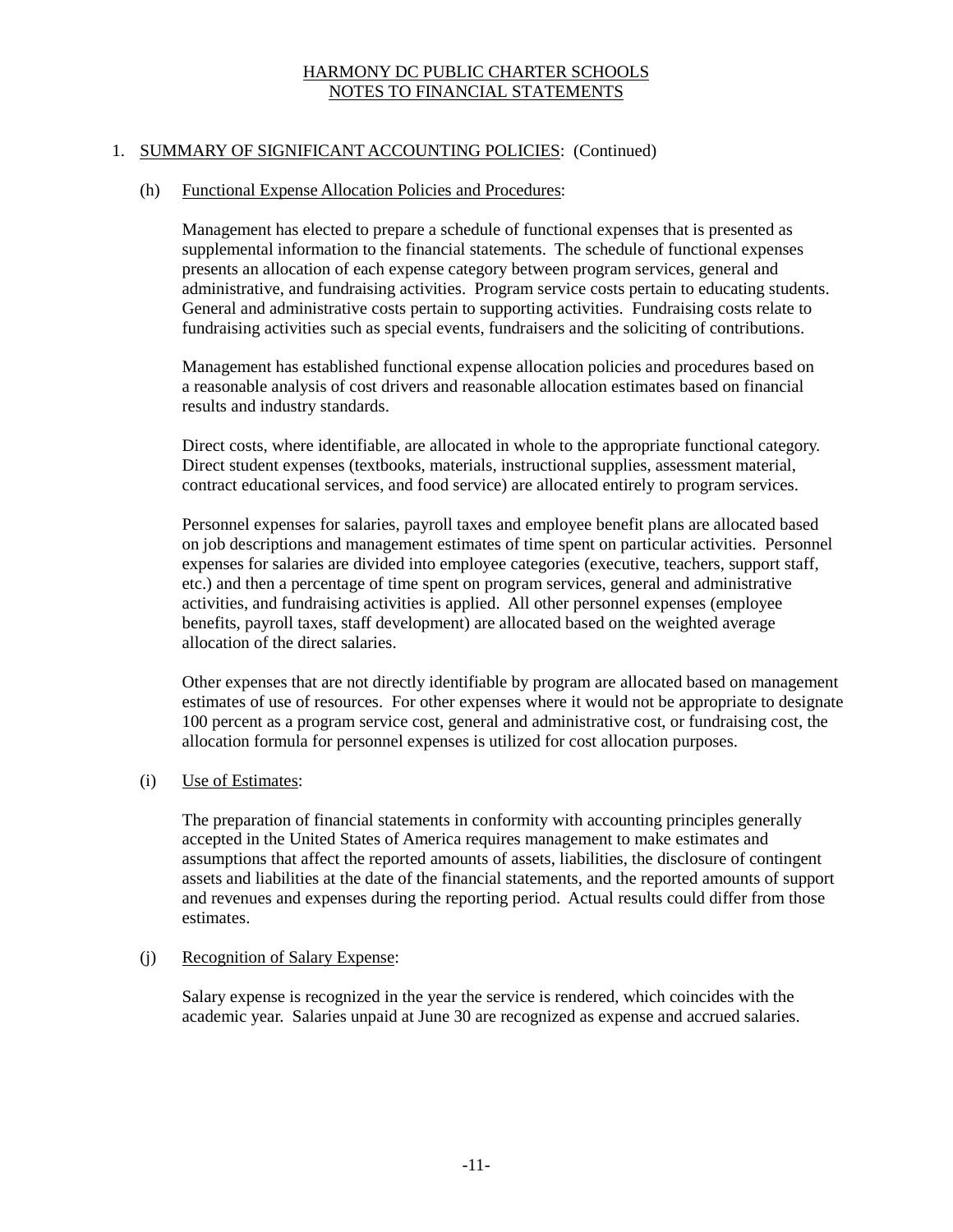## 4. ACCOUNTS, GRANTS AND PROMISES RECEIVABLE:

#### Accounts and Grants Receivable:

Accounts and grants receivable are current and considered to be fully collectible by management. Balances at June 30, 2016 and 2015 consisted of the following:

|                                                                                                                                                                                                                                                                    | June 30, 2016 |                                 | June 30, 2015 |                                           |
|--------------------------------------------------------------------------------------------------------------------------------------------------------------------------------------------------------------------------------------------------------------------|---------------|---------------------------------|---------------|-------------------------------------------|
| <b>Accounts Receivable</b>                                                                                                                                                                                                                                         |               |                                 |               |                                           |
| Per Pupil Funding<br>Reimbursable Expenses<br>Other<br>Pay-Pal                                                                                                                                                                                                     | \$            | 44,811<br>1,092<br>3,646        | \$            | 15,100<br>778<br>564                      |
| Total                                                                                                                                                                                                                                                              |               | 49,549                          |               | 16,442                                    |
| Grants Receivable                                                                                                                                                                                                                                                  |               |                                 |               |                                           |
| <b>Charter School Planning and Implementation Grant</b><br>National Food Program Cluster<br><b>Physical Education Grant</b><br><b>Healthy Schools Act</b><br>Elementary and Secondary Education Act - Title I<br>Elementary and Secondary Education Act - Title II | \$.           | 26,769<br>6,705<br>1,636<br>360 | \$            | 29,114<br>3,500<br>230<br>11,319<br>8,876 |
| Total                                                                                                                                                                                                                                                              | \$            | 35,470                          |               | 53,039                                    |

The Charter School's accounts and grants receivable consists of unsecured amounts due from funding sources whose ability to pay is subject to changes in general economic conditions. Because the Charter School does not require collateral, it is at credit risk for the balance of the accounts and grants receivable at year end.

Accounts and grants receivable are stated at the amount management expects to collect from outstanding balances. Management provides for probable uncollectable amounts through a provision for bad debt expense and an adjustment to a valuation allowance based on its assessment of the current status of individual accounts. Balances outstanding after management has used reasonable collection efforts are written off through a charge to the valuation allowance and a credit to accounts or grants receivable. Management believes that an allowance was not required, based on its evaluation of collectability of receivables for the years ended June 30, 2016 and 2015.

Trade receivables related to program service fees are recognized as revenue on the accrual basis of accounting at the time the program activity has occurred. Credit is extended for a period of 60 days with no interest accrual at which time payment is considered delinquent. Trade receivables are written off as uncollectable when collection efforts have been exhausted.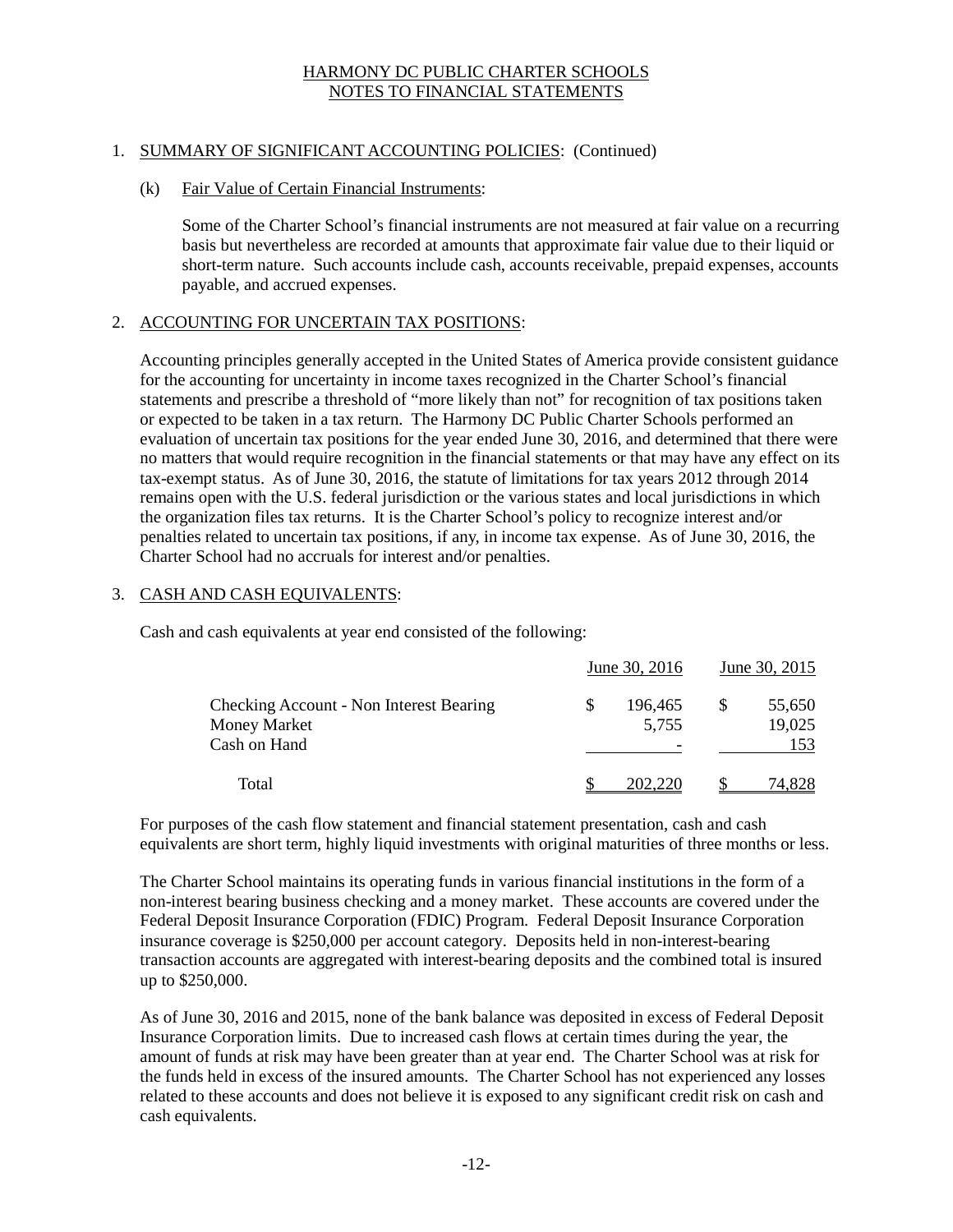### 4. ACCOUNTS, GRANTS AND PROMISES RECEIVABLE: (Continued)

#### Promises Receivable:

Contributions are recognized when the donor makes a promise to give that is, in substance, unconditional. Promises to give represent amounts committed by donors that have not been received by the Charter School. The Charter School uses the allowance method to determine uncollectible promises to give.

#### 5. FIXED ASSETS:

Furniture and equipment are recorded at cost, or in the case of contributed property at the fair market value at the date of contribution. If an expenditure in excess of \$1,000 results in an asset having an estimated useful life which extends substantially beyond the year of acquisition, the expenditure is capitalized at cost and depreciated over the estimated useful lives of the assets. When assets are retired, or otherwise disposed of, the cost and related accumulated depreciation is removed from the accounts and any resulting gain or loss is reflected in income for the period. Depreciation has been provided on the straight-line method over the estimated useful lives of the assets. Leasehold improvements have been amortized over the term of the rental lease agreement. Depreciation and amortization expense for the years ended June 30, 2016 and 2015, was \$82,083 and \$54,048, respectively. Maintenance and repairs are charged to expenses as incurred.

Major classifications of fixed assets and their estimated useful lives are as summarized below:

| June 30, 2016             |             |               | Accumulated<br>Amortization |              |
|---------------------------|-------------|---------------|-----------------------------|--------------|
|                           | Depreciable |               | and                         | Net Book     |
|                           | Life        | Cost          | Depreciation                | Value        |
| Computer Equipment        | 3 Years     | \$<br>96,377  | \$<br>36,904                | \$<br>59,473 |
| Furniture and Equipment   | 3-5 Years   | 144,441       | 59,409                      | 85,032       |
| Leasehold Improvements    | 60 Months   | 112,564       | 43,818                      | 68,746       |
| <b>Total Fixed Assets</b> |             | \$<br>353,382 | 140,131<br>\$               | 213,251      |
| June 30, 2015             |             |               | Accumulated                 |              |
|                           |             |               | Amortization                |              |
|                           | Depreciable |               | and                         | Net Book     |
|                           | Life        | Cost          | Depreciation                | Value        |
| Computer Equipment        | 3 Years     | \$<br>39,942  | \$<br>9,616                 | \$<br>30,326 |
| Furniture and Equipment   | 3-5 Years   | 144,441       | 27,529                      | 116,912      |
| Leasehold Improvements    | 60 Months   | 112,564       | 20,903                      | 91,661       |
| <b>Total Fixed Assets</b> |             | 296,947       | 58,048                      | 238,899      |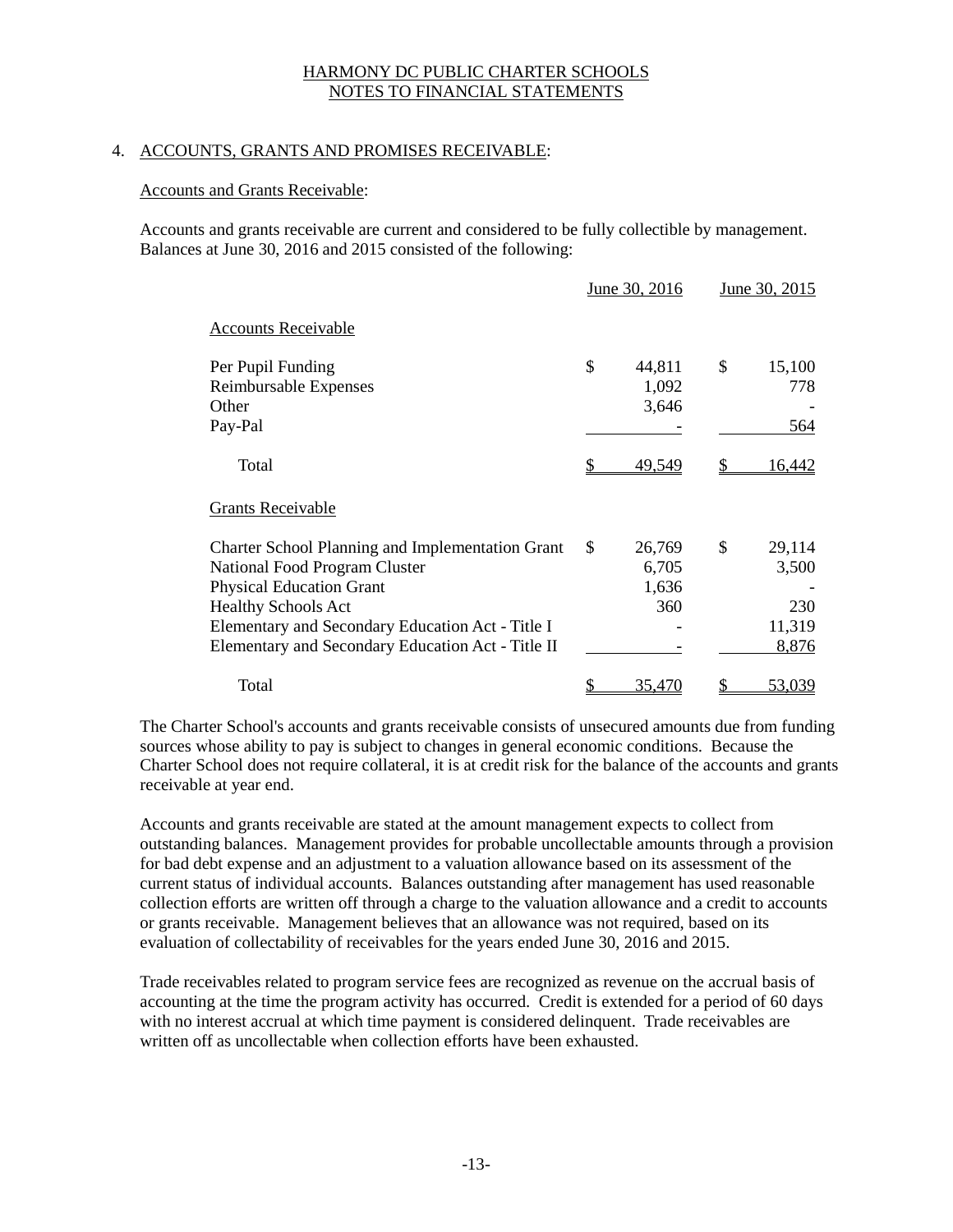### 6. DEFERRED RENT:

Accounting principles generally accepted in the United States of America require that rent expense, pursuant to a non-cancelable lease including a rent abatement period and/or fixed scheduled rent increases, be recorded on a straight-line basis over the term of the lease. The difference between this expense and the required lease payments is reflected as deferred rent abatement in the accompanying statement of financial position.

The Charter School entered into a lease agreement for the rental of office space located in Washington DC for five years, commencing on July 1, 2014, and expiring on June 30, 2019. In the first year of the rental lease agreement, total rent of \$180,000 was deferred to future years. In addition, there is an annual escalation clause of three percent (3%). Accordingly, \$198,548 of future rent payments have been recorded as a liability to adjust the actual rent paid to conform to the straight-line basis. The balance of the unamortized deferred rent abatement at June 30, 2016 and 2015 was \$118,096 and \$198,548, respectively.

#### 7. CAPITAL LEASE PAYABLE:

On August 21, 2014, the Charter School entered into a capital lease for the purchase of two CopyStar photocopiers. The total amount financed on the capital lease was \$22,442 payable over thirty-six (36) months with a monthly payment of \$685. Maturity is scheduled for August 21, 2017. Interest expense was \$718 and \$1,069, respectively, for the years ended June 30, 2016 and 2015 using an implicit rate of 6.00%. The lease is secured by the photocopiers that cost \$22,442 and is presented as part of the carrying balance of Fixed Assets. For the years ended June 30, 2016 and 2015, depreciation expense in the amount of \$7,481 and \$6,234, respectively, on the photocopiers has been included in depreciation expense. Accumulated depreciation at June 30, 2016 and 2015 was \$13,715 and \$6,234, respectively. The balance of the capital lease debt was \$9,235 and \$16,653, respectively, at June 30, 2016 and 2015. The Charter School is committed under this capital lease to make future minimum payments as follows:

| Year Ending June 30,                       | Total | Principal      | Interest |
|--------------------------------------------|-------|----------------|----------|
| 2017<br>2018                               | 8.220 | 7.876<br>1,359 | 344      |
| <b>Total Future Minimum Lease Payments</b> | 9,590 | 9.235          | 355      |

#### 8. LINE OF CREDIT:

On November 14, 2014, the Charter School entered into a revolving Line of Credit arrangement with East West Bank for a total authorized amount of \$350,000 and a maturity date of November 14, 2015. The Line of Credit has been extended through January 14, 2017. This line bears interest at a variable rate of the Wall Street Journal Prime Rate plus 2.0 percentage points over prime. This Line of Credit is collateralized by the inventory, equipment, and accounts including an assignment of government grants, and facility fees and per-pupil funding from the District of Columbia Government. In addition, the Charter School has granted a security interest to the financial institution in a money market maintained with a minimum balance of \$19,000. During the year ended June 30, 2015, total principal draws on the Line totaled \$200,000. Total interest expense incurred on this Line of Credit for the years ended June 30, 2016 and 2015 was \$9,783 and \$1,896. The balance of the Line of Credit at June 30, 2016, was \$198,210 with an effective interest rate of 5.50%. The balance of the Line of Credit at June 30, 2015, was \$200,000 with an effective interest rate of 5.25%.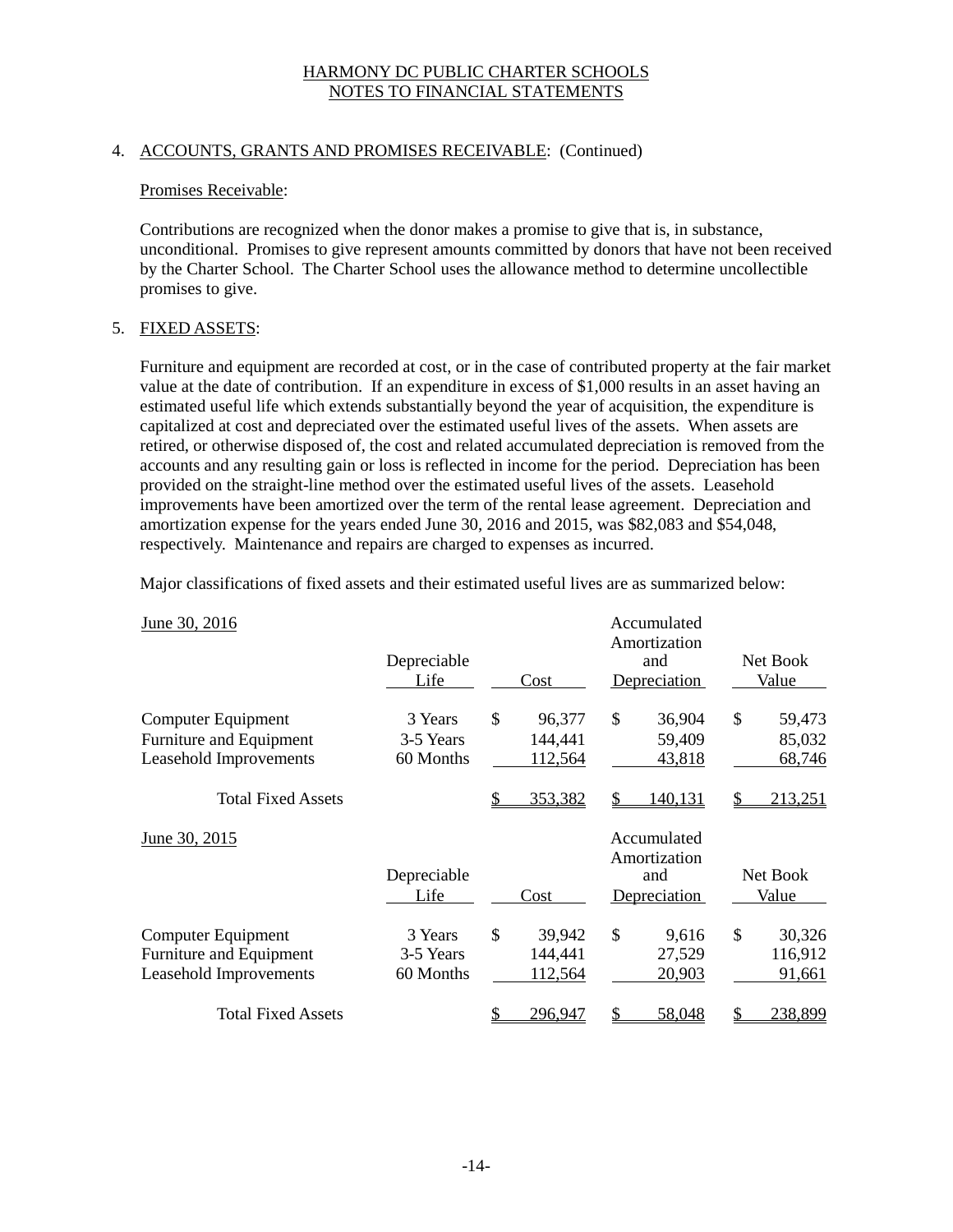### 9. DISTRICT OF COLUMBIA PUBLIC CHARTER SCHOOL BOARD CONTRACT:

The Charter School was approved by the District of Columbia Public Charter School Board to operate a charter school in the District of Columbia. The District of Columbia Public Charter School Board (DCPCSB) is responsible for the ongoing oversight of the School's fiscal management and academic acceptability. The contract dated July 1, 2014, provides for a 15-year charter effective the date of first operation. If not renewed, the charter contract will expire on or about July 1, 2029. The charter contract may be renewed for successive 15-year periods if the DCPCSB deems that the Charter School is in compliance with its charter contract and District statutory provisions. In addition, in accordance with the Charter School Act, the DCPCSB is required to review Harmony DC's charter every five years, with the first such review scheduled to occur in 2019. The DCPCSB may revoke (or not renew) a charter school contract if a school violates applicable law, materially violates the charter contract or fails to meet the student academic achievement expectations set forth in the charter contract. Consequently, management does not anticipate non-renewal or revocation of its charter.

As part of the agreement with the DCPCSB, the Charter School may be charged a public charter school fee, which is not to exceed one percent of the total revenues (less philanthropic and investment revenues) within the annual budget to cover the costs of undertaking the ongoing administrative responsibilities of the Board. For the years ended June 30, 2016 and 2015, the Charter School incurred \$20,385 and \$18,192, respectively, in administrative fees.

The charter contract provides that the Charter School may educate up to a predetermined number of students. However, this enrollment limit may be raised upon notification to and acceptance by the DCPCSB. The Charter School enrollment ceiling for the year ended June 30, 2016, was not permitted to be greater than 288 students. Audit enrollment for the 2015/2016 year was 104 students. Audit enrollment for the 2014/2015 year was 66 students.

#### 10. PER-PUPIL FUNDING ALLOCATION:

The Charter School receives local funding from the District of Columbia in the form of per-pupil educational allotments and facility allotments. This funding is based on the equivalent number of full-time students and is determined annually. For the year ended June 30, 2016, the per-student rate ranged from \$9,492 to \$12,340 for the education allotment and \$3,124 for the facility allotment. For the year ended June 30, 2015, the per-student rate ranged from \$9,492 to \$12,430 for the education allotment and \$3,072 for the facility allotment. Additional allotments were made for Special Education Services. Per-pupil funding for the years ended June 30, 2016 and 2015 was as follows:

|                                       | June 30, 2016 | June 30, 2015            |
|---------------------------------------|---------------|--------------------------|
| Grade Level - Kindergarten to Grade 5 | 1,041,274     | <sup>\$</sup><br>663.491 |
| <b>Facilities Allowance</b>           | 324,896       | 202,752                  |
| <b>Special Education</b>              | 339,161       | 135,474                  |
| <b>At-Risk Students</b>               | 128,898       | 139,294                  |
| English as a Second Language          | 9,302         |                          |
| Total                                 | 1.843.531     |                          |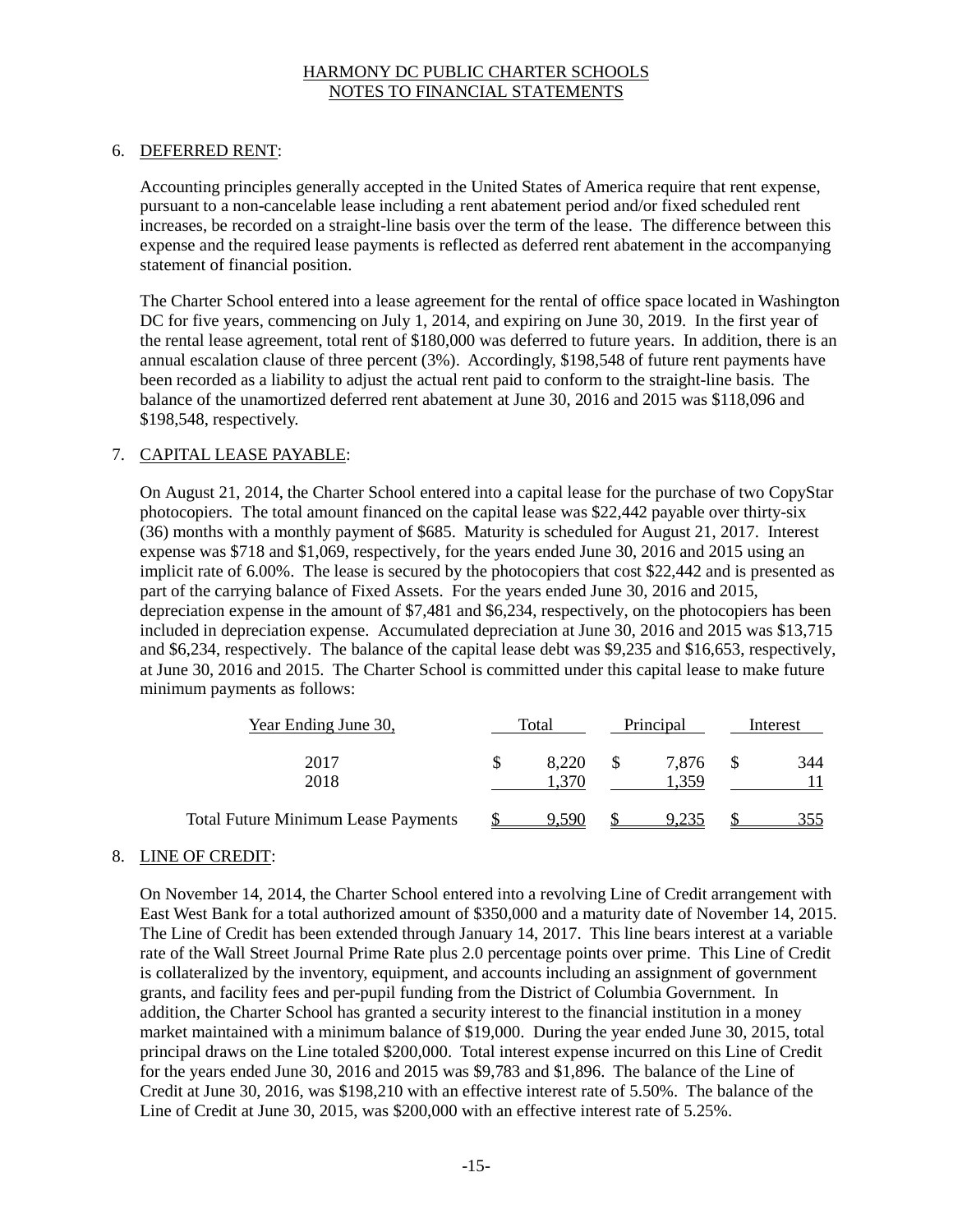### 11. FEDERAL ENTITLEMENTS AND GRANTS:

During the years ended June 30, 2016 and 2015, the Charter School participated in multiple federal award programs. Federal revenues recognized during the years ended June 30, 2016 and 2015, were as follows:

|                                                    | June 30, 2016 | June 30, 2015 |         |
|----------------------------------------------------|---------------|---------------|---------|
| Charter School Planning and Implementation         |               |               |         |
| Grant (Title V, Part B)                            | \$<br>102,049 | S             | 530,570 |
| NCLB - Entitlement Funds (Title I)                 | 64,017        |               | 52,981  |
| National School Lunch and Breakfast Program        | 49,637        |               | 22,881  |
| <b>Physical Education Grant</b>                    | 10,315        |               | 2,380   |
| NCLB - Entitlement Funds (Title II)                | 9,264         |               | 21,206  |
| Individuals with Disabilities Education Act (IDEA) | 7,453         |               | 24,923  |
|                                                    |               |               |         |
| Total                                              |               |               | 654.94  |

Federal formula grants are allocations of money to States or their subdivisions in accordance with distribution formulas prescribed by law or administrative regulation, for activities of a continuing nature not confined to a specific project. The Charter School receives federal formula grants under the provisions of the No Child Left Behind Act (NCLB) of 2001, P.L 107-110. NCLB funds are not intended to replace state or local educational funding. Rather, NCLB funds provide additional support to states, LEAs, and schools for specific purposes. Grants are provided by the U.S. Department of Education and passed through the District of Columbia Office of the State Superintendent of Education.

The National School Lunch Program and School Breakfast Program are part of the child nutrition cluster of programs operated by the U.S. Department of Agriculture. The objectives of the child nutrition cluster programs are to: (1) assist States in administering food services that provide healthful, nutritious meals to eligible children in public and non-profit private schools, residential childcare institutions, and summer recreation programs; and (2) encourage the domestic consumption of nutritious agricultural commodities.

#### 12. COMMITMENTS:

## School Space - St. Martin of Tours:

The Charter School entered into a lease agreement on June 16, 2014, for the rental of a school building located at 62 T Street, NE, Washington DC, 20002. The lease term commenced on July 1, 2014, and is scheduled to expire on June 30, 2019. As a provision of this lease agreement, the Charter School has the option to renew this rental lease agreement for one additional five (5) year period. In the first year of the lease through June 30, 2015, required rent payments in the amount of \$180,000 were deferred by the landlord to future years. There is a 3% escalation clause each of the five years of the lease term. Monthly rental payments of \$5,000 were made during the months of March 2015 through June 30, 2015. Effective July 1, 2016, monthly rental payments of \$34,023 are required. As a requirement of this lease, a security deposit in the amount of \$100,000 was required to be made.

Rental expense related to this lease for the years ended June 30, 2016 and 2015, was \$322,673 and \$322,298, respectively.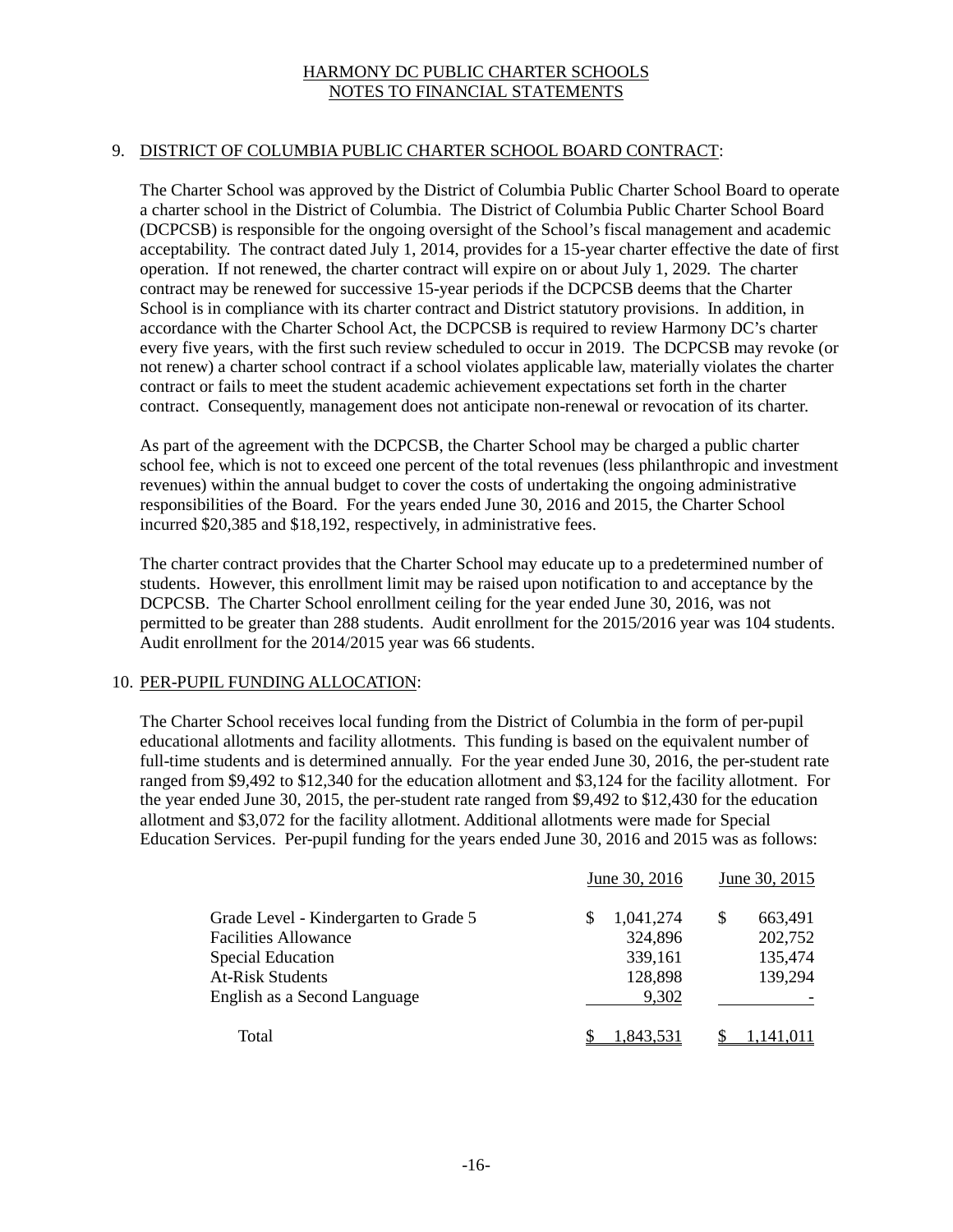## 12. COMMITMENTS: (Continued)

### School Space - St. Martin of Tours: (Continued)

As of June 30, 2016, future minimum rental obligations required under this lease, net of rent abatement are as follows:

| Year Ending June 30,                |   | Rent<br>Obligation            | Rent<br>Abatement               | Total                               |
|-------------------------------------|---|-------------------------------|---------------------------------|-------------------------------------|
| 2017<br>2018<br>2019                | S | 318,548<br>318,548<br>318,548 | \$<br>89,722<br>9,270<br>19.104 | \$<br>408,270<br>327,818<br>337,652 |
| Total Future Minimum Lease Payments |   | 955.644                       | 118.096                         | 1,073,740                           |

#### 13. CONCENTRATIONS:

#### Revenues:

The Charter School receives public funds from the DC government based on the number of students they enroll according to the Uniform Per Student Funding Formula developed by the Mayor and City Council. This per pupil allocation is supplemented with extra funds for students with special needs. During the years ended June 30, 2016 and 2015, eighty-five percent (85%) and sixty percent (60%), respectively, of total support was received from the District of Columbia in the form of per pupil funding.

In addition to the revenue received through the Uniform Per Student Funding, the Charter School receives state and federal grants awarded under the auspices of the U.S. Department of Education (No Child Left Behind and special education) as well as the U.S. Department of Agriculture (Child Nutrition). The Charter School is entitled to receive these funds by virtue of its recognition as a Local Education Agency by the District of Columbia Public Charter School Board (DC PCSB).

The Charter School is limited to enrolling students that are residents of the District of Columbia. As a DC Public Charter School, the Charter School must compete for students against the DC Public School system as well as other DC Public Charter Schools.

#### 14. CONTINGENCIES:

The Charter School was granted its initial charter by the District of Columbia Public Charter School Board, authorized under the District of Columbia School Reform Act of 1995, Public Law 104-134, as amended. The Charter School has no reason to believe that this relationship will be discontinued in the foreseeable future. However, any interruption of this relationship (i.e., the failure to continue this charter authorization or withholding funds) could adversely affect the Charter School's ability to finance ongoing operations.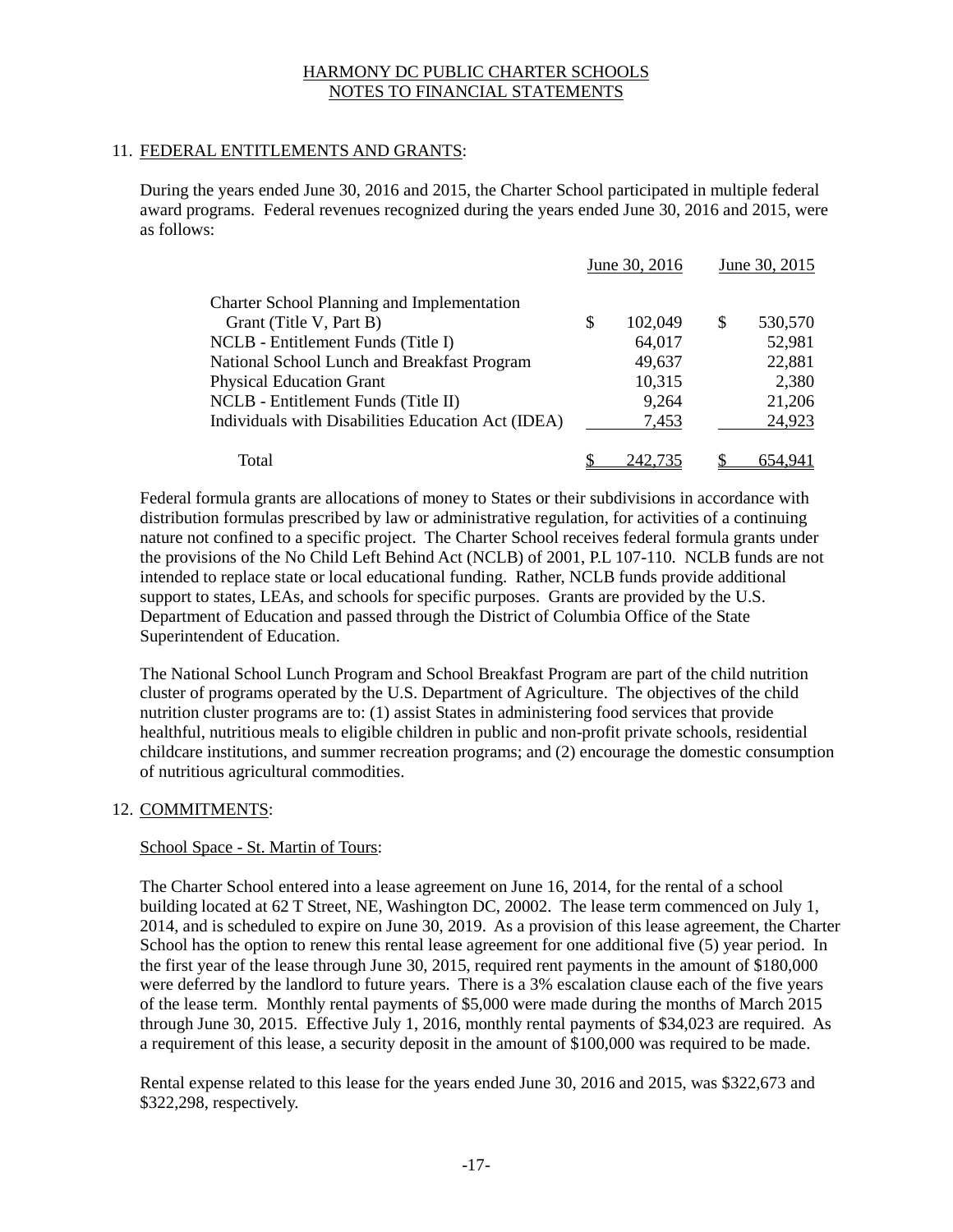### 14. CONTINGENCIES: (Continued)

The Charter School depends on per pupil allocations, grants, and contributions for a significant portion of its revenues. The ability of the sources of revenues to continue giving amounts comparable with prior years may be dependent upon future economic conditions and continued deductibility for income tax purposes of grants and contributions to the Charter School. While the Charter School's Board of Directors and management believes the Charter School has the resources to continue its programs, its ability to do so, and the extent to which it continues, may be dependent on the above factors.

Laws and regulations governing charter schools are complex and subject to interpretation. The Charter School believes that it is in compliance with all applicable laws and regulations and is not aware of any pending or threatened investigations involving allegations of potential wrongdoing.

The viability of public charter schools and funding for these schools is dependent on the consensus of current and future administration of the District of Columbia Government. Any future change in dynamics could adversely affect the operations of public charter schools.

### 15. SUBSEQUENT EVENTS:

#### Financial Statement Preparation:

In preparing these financial statements, management has evaluated events and transactions for potential recognition or disclosure through November 30, 2016, the date the financial statements were available to be issued, and has determined that no adjustments are necessary to the amounts reported in the accompanying financial statements.

#### Enrollment:

Enrollment for the 2016/2017 school year is projected to be approximately ninety-seven (97) students. These enrollment numbers are down from the current enrollment number of one-hundred and four (104) students during the 2015/2016 school year.

#### 16. RELATED PARTY TRANSACTIONS:

#### Organization Structure:

As enacted by the Articles of Incorporation, Harmony DC Public Charter Schools has a sole member with voting rights as well as other rights and privileges as authorized by its governing documents. The sole member is Harmony Public Schools, a separately incorporated Texas not-for-profit 501(c)(3) organization that operates multiple charter schools. Soner Tarim, the Chief Executive Officer and Superintendent of Schools for Harmony Public Schools, was the board president of Harmony DC Public Charter Schools throughout the fiscal year. As board president of Harmony DC, as well as having voting rights with Harmony DC, Mr. Tarim could influence the financial and operational activities of Harmony DC through voting authority. However, his voting rights did not constitute a majority of the Board of Directors and Mr. Tarim recused himself from all votes involving Harmony DC Schools.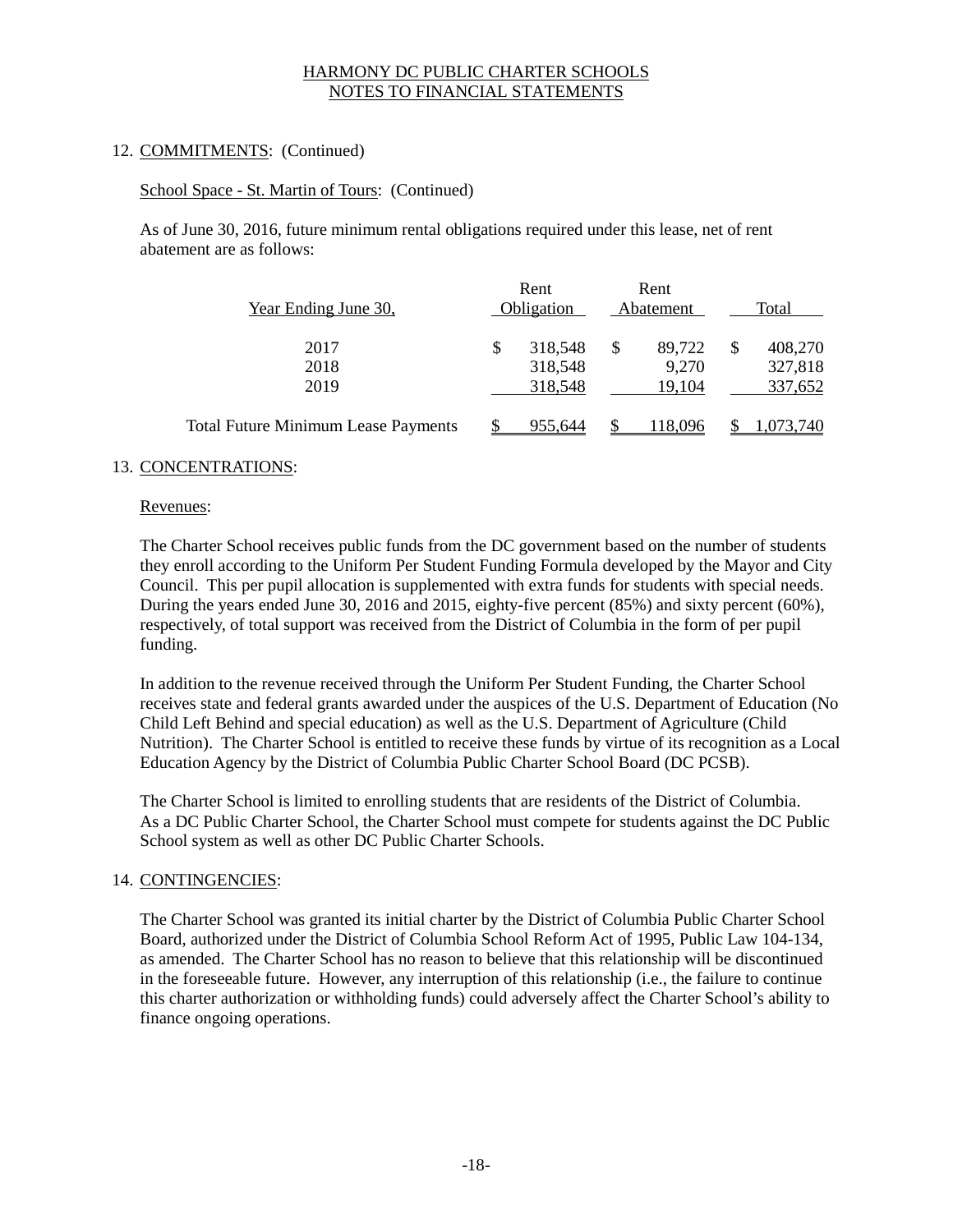## 16. RELATED PARTY TRANSACTIONS: (Continued)

#### License Fee:

Harmony Public Schools own trademarks, licensed marks and other intellectual property that are being utilized by Harmony DC Public Charter Schools. In exchange for the use of this property, a license agreement was entered into on July 1, 2014, between the two organizations for a five year period. According to the terms of the license agreement, the Charter School is required to pay an annual license fee to Harmony Schools at a rate of five (5) percent of the annual per pupil funds paid to the Charter School. During the years ended June 30, 2016 and 2015, this license fee was abated. An amount of \$49,358 and \$33,175, respectively, was recognized as a donated license fee for the years ended June 30, 2016 and 2015.

#### School Services Agreement:

Harmony Public Schools offers services that are an integral part of Harmony DC's charter school operations and activities. Given the structural relationship between the two organizations, effective July 1, 2014, Harmony Public Schools entered into a School Services Agreement with Harmony DC Public Charter Schools for a five-year period expiring on June 30, 2019. Services offered include education technology services, data network solutions, teacher and leadership coaching, and human resource and financial services. As of June 30, 2016 and 2015, an amount of \$32,209 was owed to Harmony Public Schools for both school services and reimbursable expenses.

#### Board of Directors:

In addition to the Chief Executive Officer of Harmony Schools serving as board president for Harmony DC Public Charter Schools, another member of the Charter School's board served as the Director of Communications for Harmony Public Schools through April 2016.

Two of the board members appointed to serve on the board of directors are parents of students attending the Charter School. Parent trustees are elected by a majority vote of the board members from a list of qualified individuals submitted to the board.

#### 17. ADVERTISING:

Advertising costs are expensed when incurred. Advertising was conducted for the purpose of promoting open enrollment and recruiting to the Charter School and to provide outreach to the community. Advertising expenses in the amount of \$420 and \$19,732 were incurred during the years ended June 30, 2016 and 2015, respectively.

#### 18. RETIREMENT PLAN:

#### 401(k) Profit Sharing Plan:

The Charter School provides pension benefits for its employees through a defined contribution 401(k) retirement plan which is currently administered by Ascensus. In a defined contribution plan, benefits depend solely on amounts contributed to the plan plus investment earnings. Provisions of the plan allow for employees to contribute up to the statutory limits set by the Internal Revenue Code. All employees are eligible to participate upon hiring.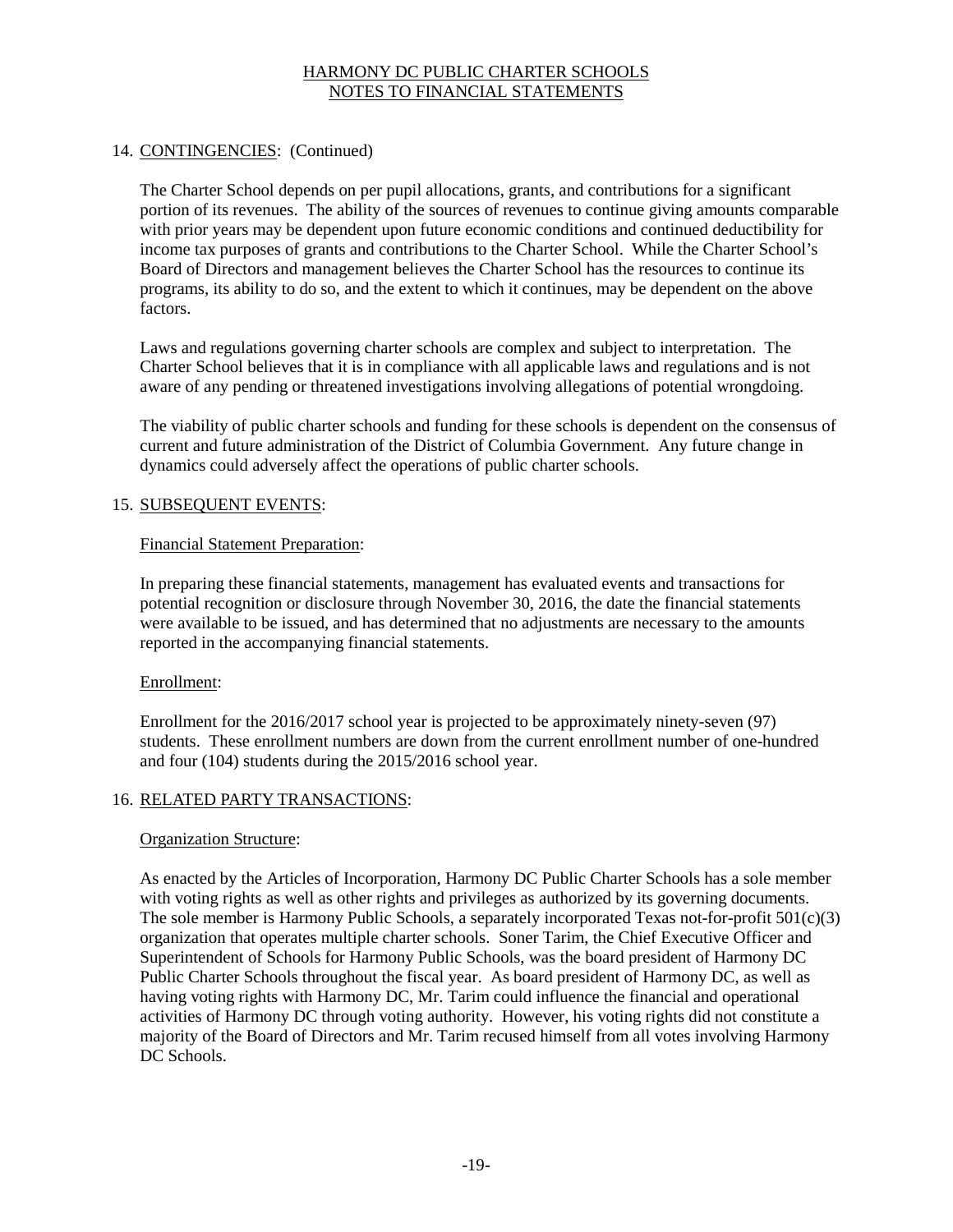### 18. RETIREMENT PLAN: (Continued)

#### 401(k) Profit Sharing Plan: (Continued)

The Charter School is required to make employer non-elective safe harbor contributions of 3% of annual employee compensation. Participants are 100% vested in their contributions and the 3% employer safe harbor contribution. There is no unfunded past service liability. In addition, there is a discretionary profit sharing contribution determined on an annual basis that becomes fully vested after five years of service. There were no profit sharing contributions during the years ended June 30, 2016 and 2015. Safe harbor employer contributions for the years ended June 30, 2016 and 2015, were \$23,404 and \$9,695, respectively.

#### 19. EMPLOYEE BENEFITS:

The cost of fringe benefits incurred for the years ended June 30, 2016 and 2015 consisted of the following:

|                               |    | June 30, 2016 | June 30, 2015 |
|-------------------------------|----|---------------|---------------|
| Social Security/Medicare      | \$ | 61,164        | \$<br>52,638  |
| <b>Health Insurance</b>       |    | 61,125        | 48,578        |
| Life and Disability Insurance |    | 4,361         | 2,921         |
| Retirement                    |    | 23,404        | 9,695         |
| Unemployment                  |    | 5,906         | 7,945         |
| <b>Workers Compensation</b>   |    | 3,857         | 3,438         |
| Total                         | S  | 159,817       | 125,215       |

#### Flexible Benefits Plan:

The Charter School adopted a Section 125 Flexible Benefits Plan (Cafeteria Plan). Under this plan, employees are permitted to use pre-tax benefit dollars through payroll deduction to pay for medical premiums.

#### 20. OCCUPANCY COST:

The cost of occupancy for the years ended June 30, 2016 and 2015 consisted of the following:

|                                     | June 30, 2016 | June 30, 2015 |
|-------------------------------------|---------------|---------------|
| Rent                                | \$<br>322,673 | 322,298<br>S  |
| <b>Utilities</b>                    | 36,075        | 41,890        |
| <b>Contracted Building Services</b> | 37,640        | 23,289        |
| Maintenance and Repairs             | 7,900         | 42,866        |
| <b>Janitorial Supplies</b>          | 1,362         | 2,747         |
| <b>Leasehold Amortization</b>       | 22,915        | 20,903        |
| Total                               | 428.565       | 453,993       |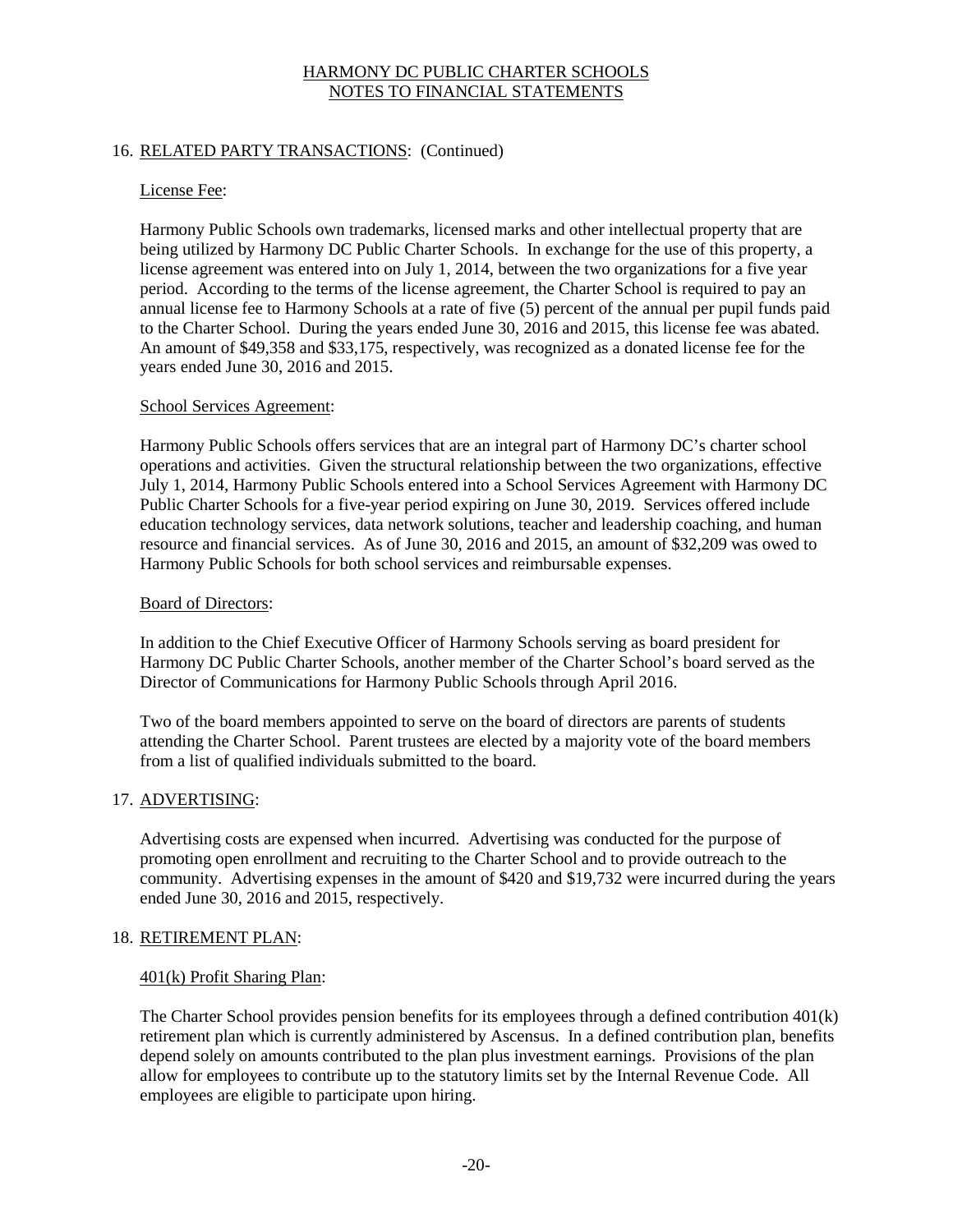### 21. CONSOLIDATION:

Management has applied principles of FASB ASC 958-810, *Reporting of Related Entities by Not-for-Profit Organizations,* in assessing the need to consolidate the financial statements of Harmony DC Public Charter Schools with those of Harmony Public Schools. Under FASB ASC 958-810, consolidation should occur if both an economic interest between the organizations and control (such as ownership or a majority of common board members) exists. Harmony Public Schools is the sole member/owner of Harmony DC Schools. Based on the criteria stipulated in the pronouncement, management has determined that financial statement consolidation is appropriate. The financial statements of Harmony DC Public Charter Schools have been included in the separately issued financial statements of Harmony Public Schools.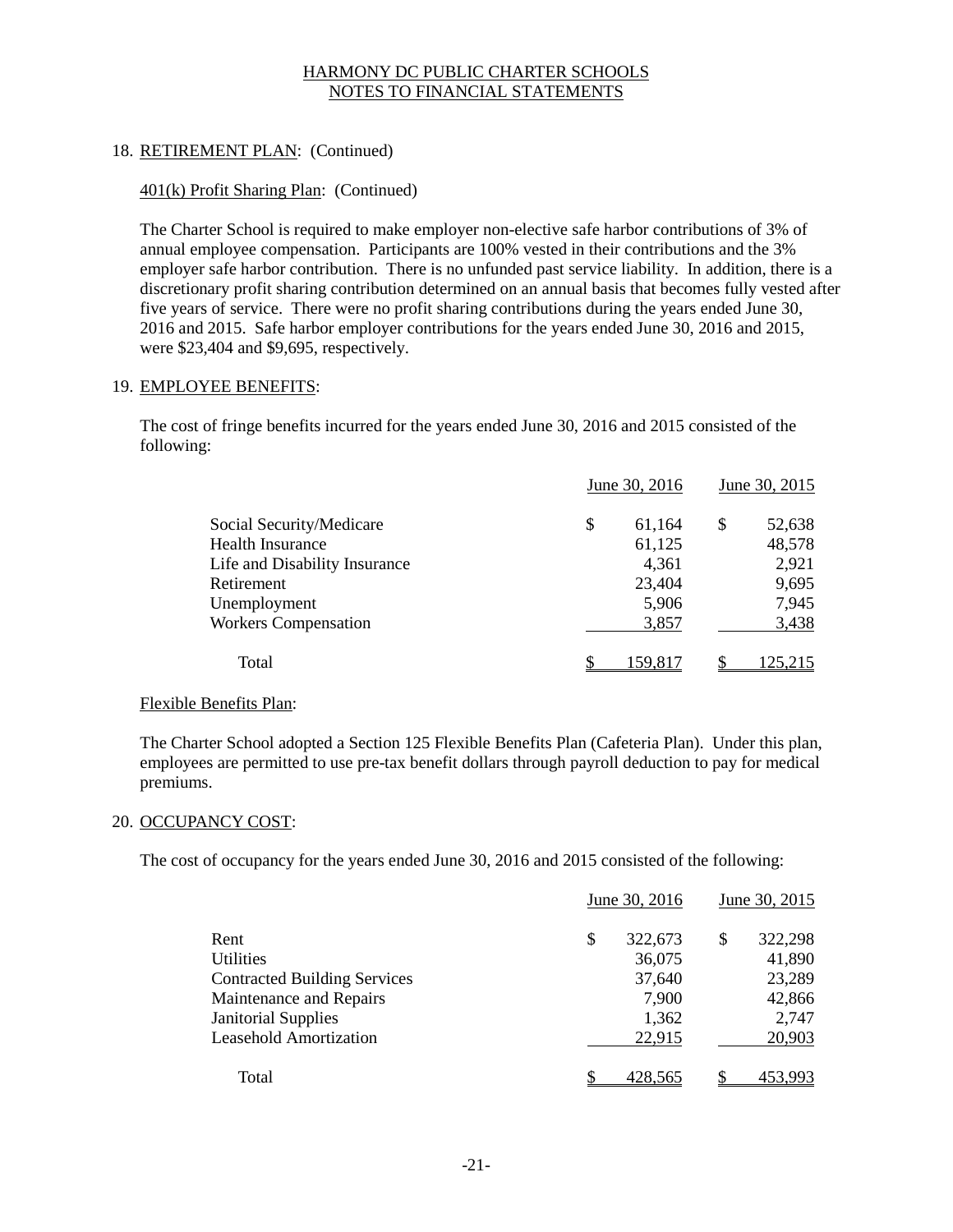### HARMONY DC PUBLIC CHARTER SCHOOLS COMPARATIVE STATEMENTS OF FUNCTIONAL EXPENSES FOR THE YEARS ENDED JUNE 30, 2016 AND 2015

|                                            | June 30, 2016 |               |                         |               |                               |                           | June 30, 2015 |         |              |                         |               |                               |                           |
|--------------------------------------------|---------------|---------------|-------------------------|---------------|-------------------------------|---------------------------|---------------|---------|--------------|-------------------------|---------------|-------------------------------|---------------------------|
|                                            | Total         |               | Educational<br>Services |               | General and<br>Administrative | Fundraising               |               | Total   |              | Educational<br>Services |               | General and<br>Administrative | Fundraising               |
| Personnel, Salaries and Benefits:          |               |               |                         |               |                               |                           |               |         |              |                         |               |                               |                           |
| <b>Executive Leadership Salaries</b>       | 268,767<br>\$ | <sup>S</sup>  | 215,014                 | $\mathcal{S}$ | 53,753                        | $\sqrt[6]{\frac{1}{2}}$   | $\frac{1}{2}$ | 202,820 | \$           | 162,256                 | $\sqrt$       | 40,564                        | $\boldsymbol{\mathsf{S}}$ |
| Donated Leadership Salaries                |               |               |                         |               |                               |                           |               | 51,933  |              | 41,547                  |               | 10,386                        |                           |
| <b>Teaching Staff Salaries</b>             | 476,656       |               | 476,656                 |               |                               |                           |               | 391,186 |              | 391,186                 |               |                               |                           |
| <b>Student Support Salaries</b>            | 44,403        |               | 44,403                  |               |                               |                           |               | 69,527  |              | 69,527                  |               |                               |                           |
| Office and Administrative Staff            | 46,633        |               | 41,970                  |               | 4,663                         |                           |               | 34,186  |              |                         |               | 34,186                        |                           |
| <b>Employee Benefits</b>                   | 92,747        |               | 86,270                  |               | 6,477                         |                           |               | 64,632  |              | 51,705                  |               | 12,927                        |                           |
| <b>Payroll Taxes</b>                       | 67,070        |               | 62,386                  |               | 4,684                         |                           |               | 60,583  |              | 48,466                  |               | 12,117                        |                           |
| <b>Travel and Meetings</b>                 |               |               |                         |               |                               |                           |               | 12,309  |              | 9,848                   |               | 2,461                         |                           |
| <b>Staff Development Expense</b>           | 16,698        |               | 16,698                  |               |                               |                           |               | 13,856  |              | 13,856                  |               |                               |                           |
| <b>Other Personnel Expenses</b>            | 8,223         |               | 7,649                   |               | 574                           |                           |               | 11,486  |              |                         |               | 11,486                        |                           |
| Total Personnel, Salaries and Benefits     | ,021,197      |               | 951,046                 |               | 70,151                        |                           |               | 912,518 |              | 788,391                 |               | 124,127                       |                           |
| <b>Direct Student Costs:</b>               |               |               |                         |               |                               |                           |               |         |              |                         |               |                               |                           |
| Textbooks                                  | \$            | $\mathcal{S}$ |                         | $\mathcal{S}$ |                               | $\sqrt[6]{\frac{1}{2}}$   | $\frac{1}{2}$ | 71,006  | $\mathbb{S}$ | 71,006                  | $\mathcal{S}$ |                               | $\boldsymbol{\mathsf{S}}$ |
| <b>Student Supplies and Materials</b>      | 41,883        |               | 41,883                  |               |                               |                           |               | 23,264  |              | 23,264                  |               |                               |                           |
| <b>Instructional Design and Evaluation</b> |               |               |                         |               |                               |                           |               | 19,090  |              | 19,090                  |               |                               |                           |
| Food Service                               | 72,575        |               | 72,575                  |               |                               |                           |               | 57,866  |              | 57,866                  |               |                               |                           |
| <b>Contracted Instruction</b>              | 109,614       |               | 109,614                 |               |                               |                           |               | 49,090  |              | 49,090                  |               |                               |                           |
| <b>Student Recruiting</b>                  | 35,206        |               | 35,206                  |               |                               |                           |               | 151,938 |              | 151,938                 |               |                               |                           |
| <b>Other Student Costs</b>                 | 1,535         |               | 1,535                   |               |                               |                           |               | 1,741   |              | 1,741                   |               |                               |                           |
| <b>Total Direct Student Costs</b>          | 260,813       |               | 260,813                 |               |                               |                           |               | 373,995 |              | 373,995                 |               |                               |                           |
| <b>Occupancy Costs:</b>                    |               |               |                         |               |                               |                           |               |         |              |                         |               |                               |                           |
| Rent                                       | 322,673<br>-S | S.            | 300,138                 | $\mathbb{S}$  | 22,535                        | $\boldsymbol{\mathsf{S}}$ | \$            | 322,298 |              | 290,068                 | $\mathbb{S}$  | 32,230                        | \$                        |
| <b>Utilities</b>                           | 36,075        |               | 33,556                  |               | 2,519                         |                           |               | 41,890  |              | 33,512                  |               | 8,378                         |                           |
| <b>Contracted Building Services</b>        | 37,640        |               | 35,011                  |               | 2,629                         |                           |               | 23,289  |              | 18,631                  |               | 4,658                         |                           |
| Maintenance and Repairs                    | 7,900         |               | 7,348                   |               | 552                           |                           |               | 42,866  |              | 34,292                  |               | 8,574                         |                           |
| <b>Janitorial Supplies</b>                 | 1,362         |               | 1,266                   |               | 96                            |                           |               | 2,747   |              | 2,198                   |               | 549                           |                           |
| <b>Leasehold Amortization</b>              | 22,915        |               | 21,315                  |               | 1,600                         |                           |               | 20,903  |              | 18,813                  |               | 2,090                         |                           |
| <b>Total Occupancy Costs</b>               | 428,565       |               | 398,634                 |               | 29,931                        |                           |               | 453,993 |              | 397,514                 |               | 56,479                        |                           |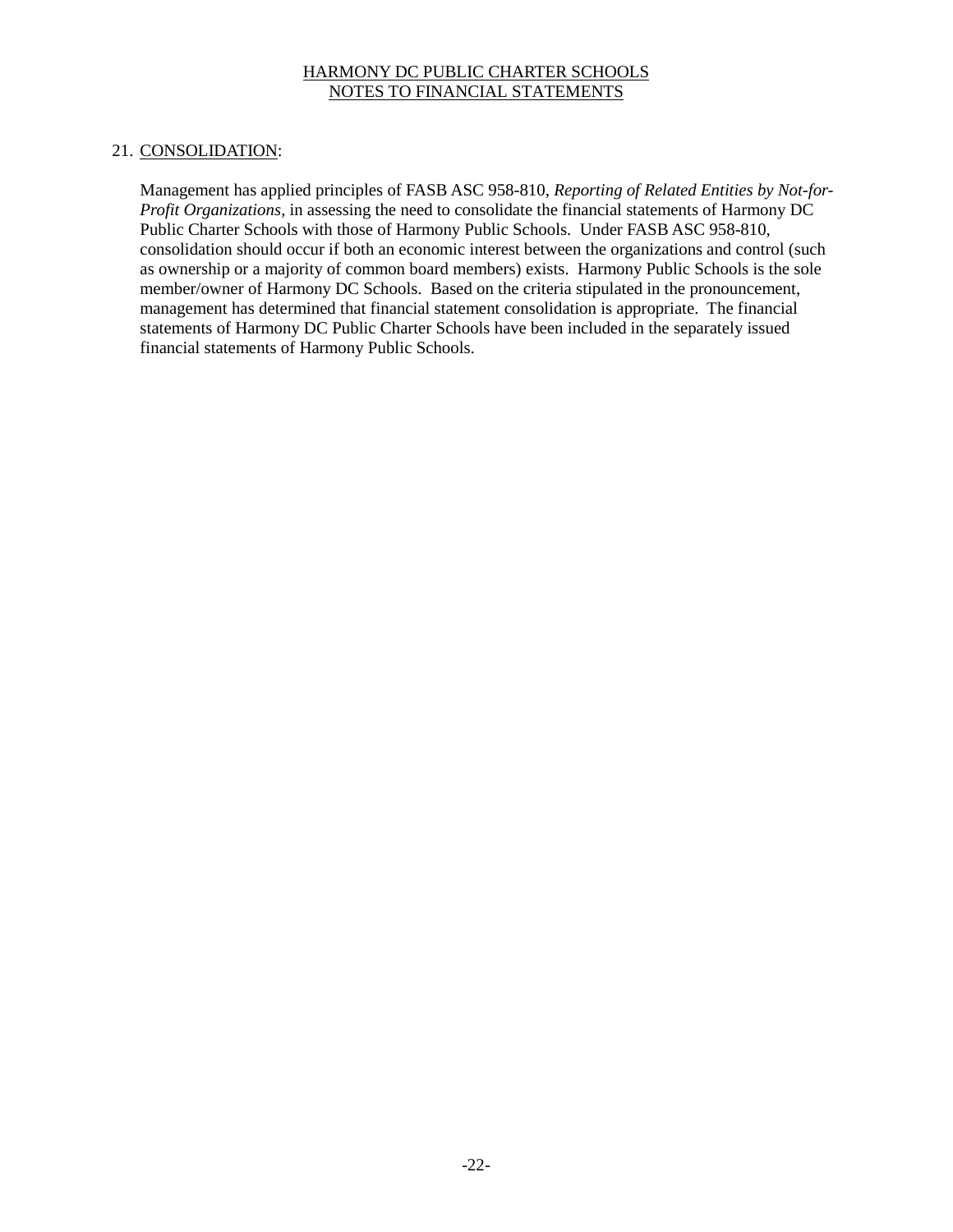### HARMONY DC PUBLIC CHARTER SCHOOLS COMPARATIVE STATEMENTS OF FUNCTIONAL EXPENSES FOR THE YEARS ENDED JUNE 30, 2016 AND 2015

|                                      |                         | June 30, 2016 |                          |               |                               |               |                          |                           | June 30, 2015 |               |                         |               |                               |               |  |
|--------------------------------------|-------------------------|---------------|--------------------------|---------------|-------------------------------|---------------|--------------------------|---------------------------|---------------|---------------|-------------------------|---------------|-------------------------------|---------------|--|
|                                      | Total                   |               | Educational<br>Services  |               | General and<br>Administrative |               | Fundraising              |                           | Total         |               | Educational<br>Services |               | General and<br>Administrative | Fundraising   |  |
| Office Expenses:                     |                         |               |                          |               |                               |               |                          |                           |               |               |                         |               |                               |               |  |
| <b>Office Supplies and Materials</b> | $\mathcal{S}$<br>4,798  | \$            | 4,463                    | $\mathcal{S}$ | 335                           | $\frac{1}{2}$ | $\blacksquare$           | $\boldsymbol{\mathsf{S}}$ | 8,596         | $\mathcal{S}$ | 6,877                   | $\mathcal{S}$ | 1,719                         | $\mathcal{S}$ |  |
| Office Equipment Maintenance         | 2,916                   |               | 2,712                    |               | 204                           |               |                          |                           | 1,722         |               | 1,378                   |               | 344                           |               |  |
| Telephone/Telecommunications         | 3,106                   |               | 2,889                    |               | 217                           |               |                          |                           | 4,344         |               | 3,475                   |               | 869                           |               |  |
| Postage and Shipping                 | 392                     |               | 365                      |               | 27                            |               |                          |                           | 223           |               | 178                     |               | 45                            |               |  |
| <b>Computer Support Fees</b>         | 2,080                   |               | 1,935                    |               | 145                           |               |                          |                           | 563           |               | 450                     |               | 113                           |               |  |
| Printing and Duplication             | 60                      |               | 56                       |               | $\overline{4}$                |               |                          |                           | 69            |               | 55                      |               | 14                            |               |  |
| Dues and Subscription                | 6,341                   |               |                          |               | 6,341                         |               |                          |                           | 3,338         |               |                         |               | 3,338                         |               |  |
| <b>Total Office Expenses</b>         | 19,693                  |               | 12,420                   |               | 7,273                         |               |                          |                           | 18,855        | \$            | 12,413                  |               | 6,442                         |               |  |
| General Expenses:                    |                         |               |                          |               |                               |               |                          |                           |               |               |                         |               |                               |               |  |
| Insurance                            | $\mathcal{S}$<br>16,623 | $\mathbb{S}$  | 15,462                   | $\mathcal{S}$ | 1,161                         | $\mathcal{S}$ | $\overline{\phantom{a}}$ | $\mathcal{S}$             | 16,719        | $\mathcal{S}$ | 16,719                  | $\mathcal{S}$ |                               | $\sqrt{3}$    |  |
| <b>Authorizer Fee</b>                | 20,385                  |               | 18,961                   |               | 1,424                         |               |                          |                           | 18,192        |               | 18,192                  |               |                               |               |  |
| <b>Intellectual Property License</b> | 49,358                  |               |                          |               | 49,358                        |               |                          |                           | 33,175        |               |                         |               | 33,175                        |               |  |
| Accounting, Auditing and Payroll     | 68,808                  |               | $\overline{\phantom{a}}$ |               | 68,808                        |               |                          |                           | 55,609        |               |                         |               | 55,609                        |               |  |
| Legal Fees                           | 275                     |               |                          |               | 275                           |               |                          |                           | 3,477         |               | 2,782                   |               | 695                           |               |  |
| <b>Other Professional Fees</b>       | 950                     |               | $\overline{\phantom{a}}$ |               | 950                           |               |                          |                           | 3,175         |               | 2,541                   |               | 634                           |               |  |
| <b>Other Expenses</b>                | 739                     |               | 739                      |               |                               |               |                          |                           | 2,244         |               | 1,795                   |               | 449                           |               |  |
| Depreciation                         | 59,168                  |               | 55,035                   |               | 4,133                         |               |                          |                           | 37,145        |               | 33,430                  |               | 3,715                         |               |  |
| <b>Interest Expense</b>              | 10,501                  |               |                          |               | 10,501                        |               |                          |                           | 2,965         |               |                         |               | 2,965                         |               |  |
| <b>Total General Expenses</b>        | 226,807                 |               | 90,197                   |               | 136,610                       |               |                          |                           | 172,701       |               | 75,459                  |               | 97,242                        |               |  |
| <b>Total Functional Expenses</b>     | 1,957,075               |               | 1,713,110                |               | 243,965                       |               |                          |                           | 1,932,062     |               | ,647,772                |               | 284,290                       |               |  |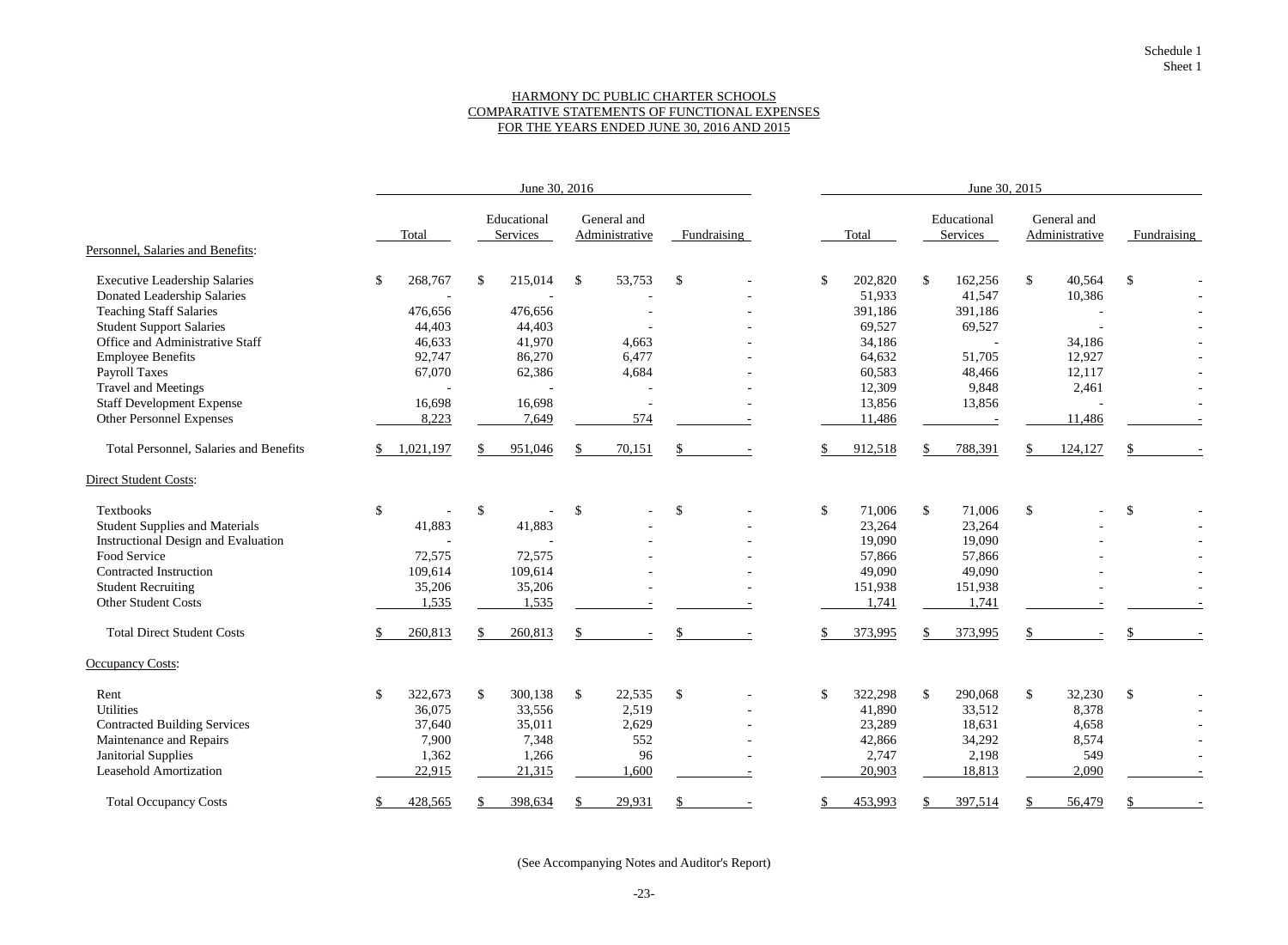### HARMONY DC PUBLIC CHARTER SCHOOLS COMPARATIVE SCHEDULES OF AVERAGE COST PER STUDENT FOR THE YEARS ENDED JUNE 30, 2016 AND 2015

June 30, 2016

|                            |       | <b>Total Cost</b> |   | <b>Average Cost</b><br>Per Student |
|----------------------------|-------|-------------------|---|------------------------------------|
| Instructional              |       | \$<br>1,314,476   | S | 12,639                             |
| <b>Occupancy Cost</b>      |       | 428,565           |   | 4,121                              |
| General and Administrative |       | 214,034           |   | 2,058                              |
| Fundraising                |       |                   |   |                                    |
|                            | Total |                   |   | 18,818                             |

The above is the average per student cost for the year ended June 30, 2016, and is based on a full time equivalent (FTE) enrollment of 104 students.

## June 30, 2015

|                            |       |   | <b>Total Cost</b> | <b>Average Cost</b><br>Per Student |
|----------------------------|-------|---|-------------------|------------------------------------|
| Instructional              |       | S | 1,250,258         | \$<br>18,943                       |
| <b>Occupancy Cost</b>      |       |   | 453,993           | 6,879                              |
| General and Administrative |       |   | 227,811           | 3,452                              |
| Fundraising                |       |   |                   |                                    |
|                            | Total |   | 1.932,062         | 29 274                             |

The above is the average per student cost for the year ended June 30, 2015, and is based on a full time equivalent (FTE) enrollment of 66 students.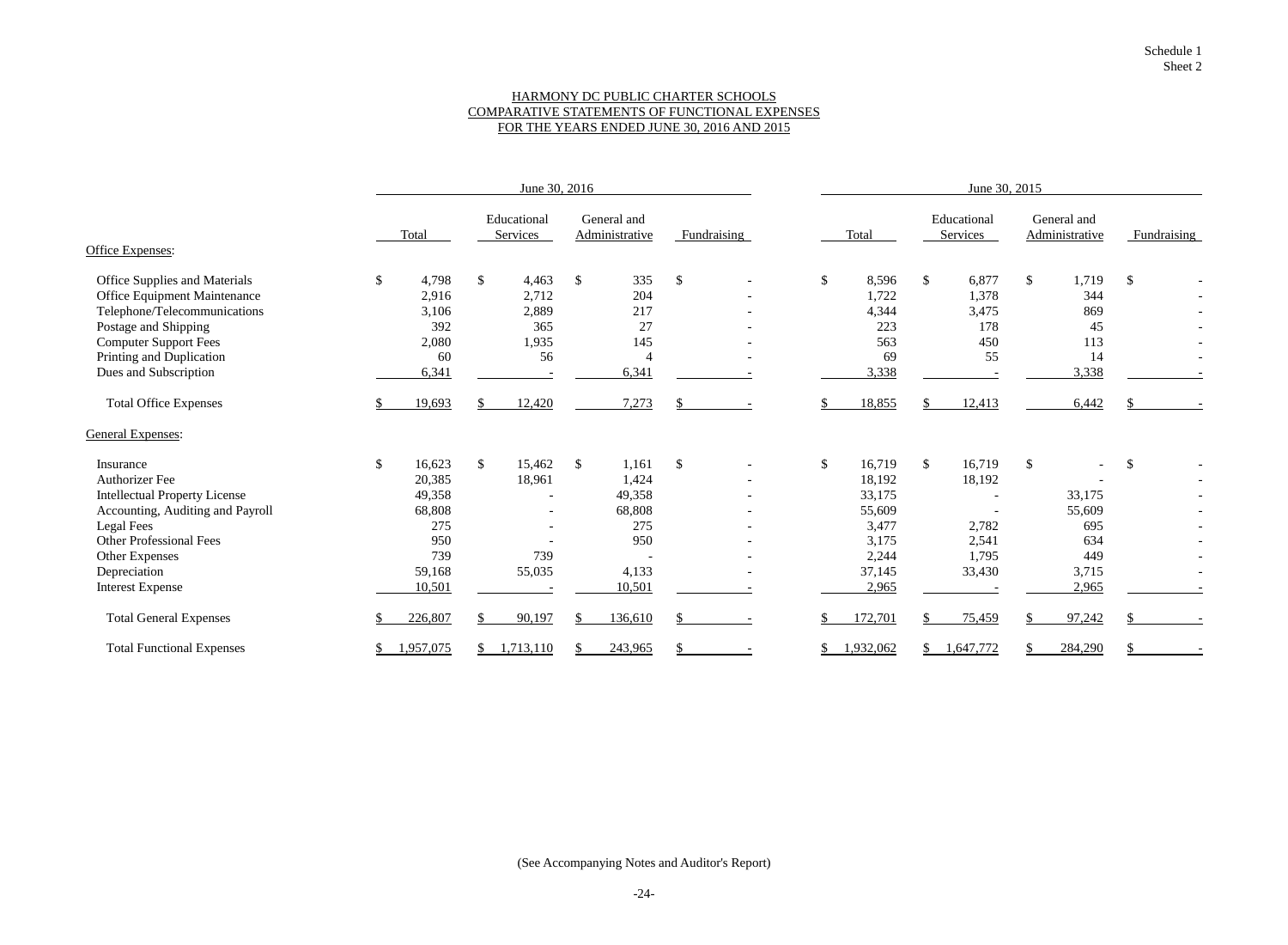Board of Directors Harmony DC Public Charter Schools 62 T Street, NE Washington, DC 20002

### INDEPENDENT AUDITOR'S REPORT ON INTERNAL CONTROL OVER FINANCIAL REPORTING AND ON COMPLIANCE AND OTHER MATTERS BASED ON AN AUDIT OF FINANCIAL STATEMENTS PERFORMED IN ACCORDANCE WITH *GOVERNMENT AUDITING STANDARDS*

We have audited, in accordance with auditing standards generally accepted in the United States of America and the standards applicable to financial audits contained in *Government Auditing Standards*, issued by the Comptroller General of the United States, the financial statements of the Harmony DC Public Charter Schools (a nonprofit organization), which comprise the statement of financial position as of June 30, 2016, and the related statements of activities and cash flows for the year then ended, and the related notes to the financial statements, and have issued our report thereon dated November 30, 2016.

#### *Internal Control Over Financial Reporting*

In planning and performing our audit of the financial statements, we considered the Harmony DC Public Charter Schools' internal control over financial reporting (internal control) to determine the audit procedures that are appropriate in the circumstances for the purpose of expressing our opinion on the financial statements, but not for the purpose of expressing an opinion on the effectiveness of the Harmony DC Public Charter Schools' internal control. Accordingly, we do not express an opinion on the effectiveness of the Organization's internal control.

A *deficiency in internal control* exists when the design or operation of a control does not allow management or employees, in the normal course of performing their assigned functions, to prevent, or detect and correct, misstatements on a timely basis. A *material weakness* is a deficiency, or a combination of deficiencies, in internal control, such that there is a reasonable possibility that a material misstatement of the entity's financial statements will not be prevented, or detected and corrected on a timely basis. A *significant deficiency* is a deficiency, or a combination of deficiencies, in internal control that is less severe than a material weakness, yet important enough to merit attention by those charged with governance.

Our consideration of internal control was for the limited purpose described in the first paragraph of this section and was not designed to identify all deficiencies in internal control that might be material weaknesses or significant deficiencies. Given these limitations, during our audit we did not identify any deficiencies in internal control that we consider to be material weaknesses. However, material weaknesses may exist that have not been identified.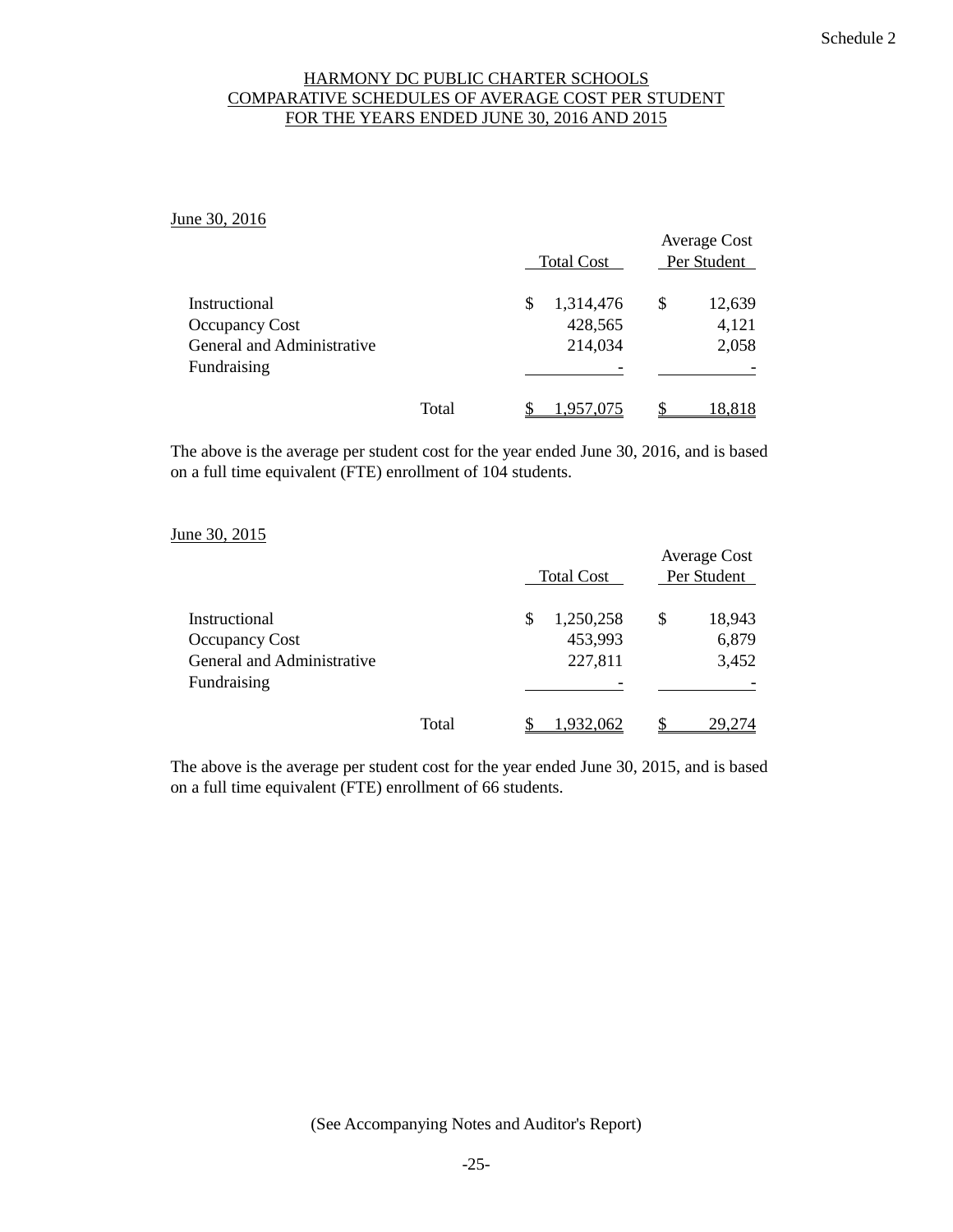## *Compliance and Other Matters*

As part of obtaining reasonable assurance about whether the Harmony DC Public Charter Schools' financial statements are free from material misstatement, we performed tests of its compliance with certain provisions of laws, regulations, contracts and grant agreements, noncompliance with which could have a direct and material effect on the determination of financial statement amounts. However, providing an opinion on compliance with those provisions was not an objective of our audit and accordingly, we do not express such an opinion. The results of our tests disclosed no instances of noncompliance or other matters that are required to be reported under *Government Auditing Standards*.

## *Purpose of this Report*

The purpose of this report is solely to describe the scope of our testing of internal control and compliance and the results of that testing, and not to provide an opinion on the effectiveness of the organization's internal control or on compliance. This report is an integral part of an audit performed in accordance with *Government Auditing Standards* in considering the organization's internal control and compliance. Accordingly, this communication is not suitable for any other purpose.

> Kendall, Prebola and Jones Certified Public Accountants

Bedford, Pennsylvania November 30, 2016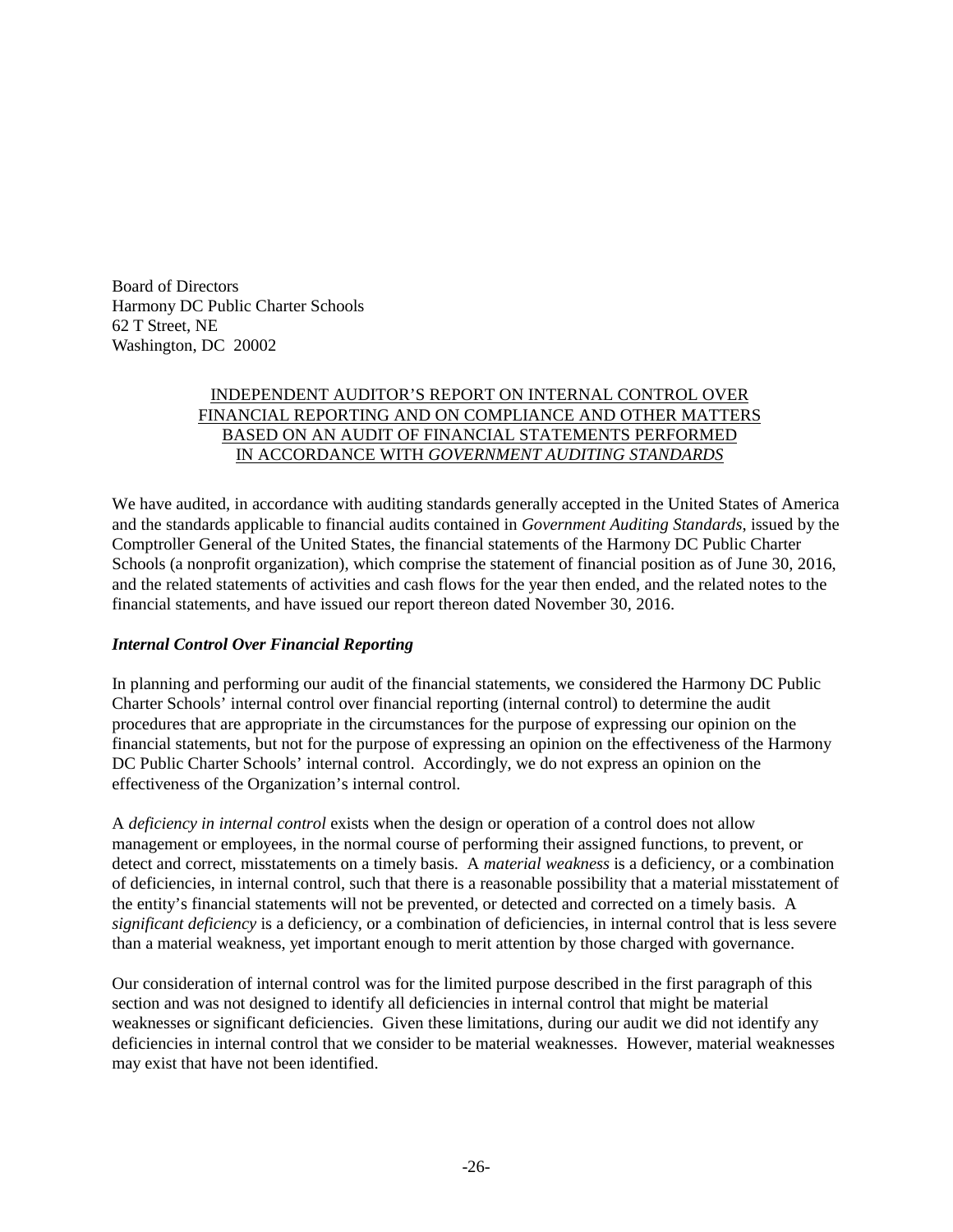## HARMONY DC PUBLIC CHARTER SCHOOLS SUMMARY SCHEDULE OF PRIOR AUDIT FINDINGS FOR THE YEAR ENDED JUNE 30, 2016

# FINDINGS - FINANCIAL STATEMENT AUDIT

There were no audit findings in the prior year.